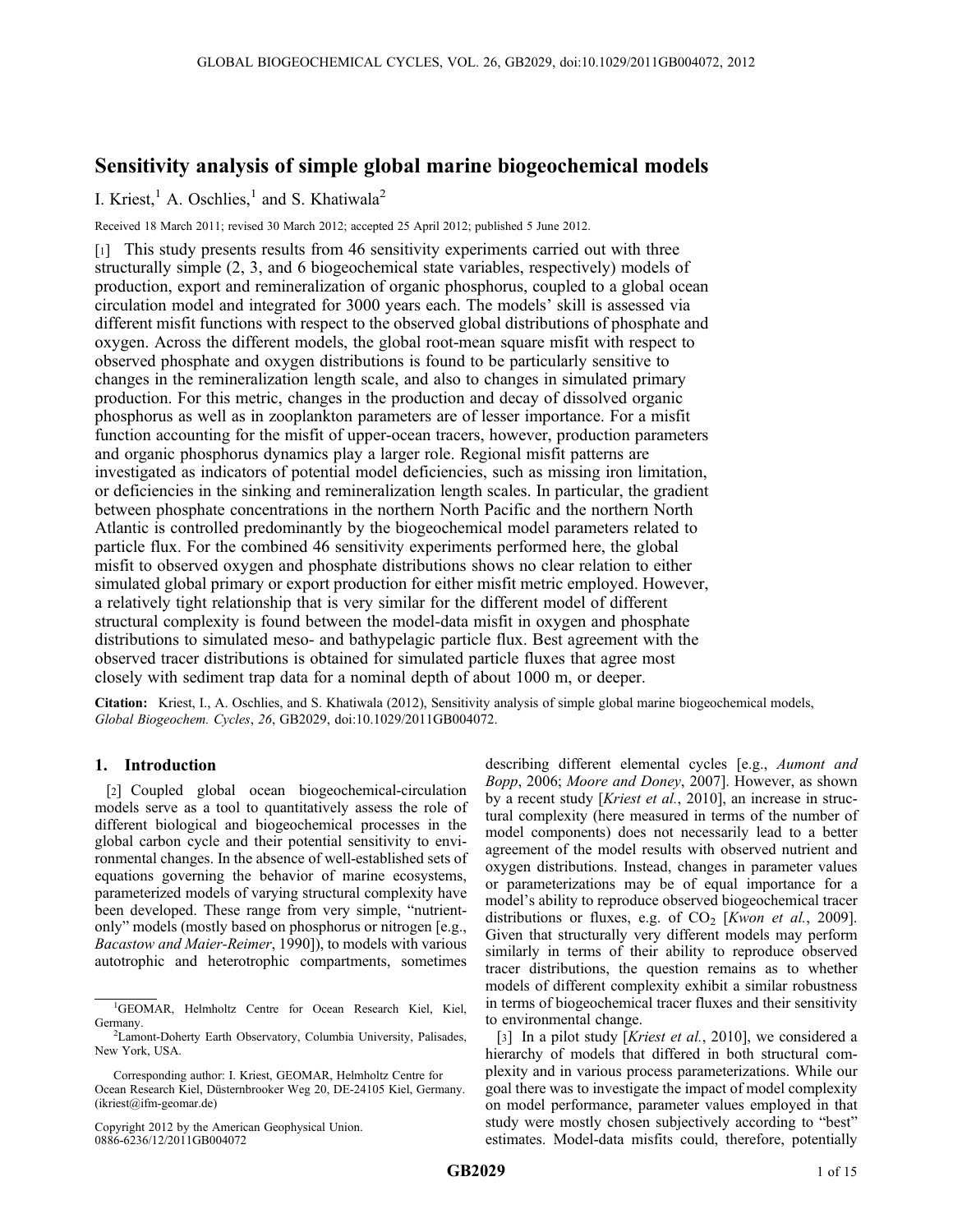Table 1. Biogeochemical Parameters, Their Meaning and Units for the Different Sensitivity Experiments<sup>a</sup>

| Parameter              | Meaning                                         | Unit                                                    |  |  |  |  |
|------------------------|-------------------------------------------------|---------------------------------------------------------|--|--|--|--|
|                        | Phytoplankton                                   |                                                         |  |  |  |  |
| $\mu_{PHY}^{\qquad b}$ | max. growth rate                                | $d^{-1}$                                                |  |  |  |  |
| $I_c$                  | half-sat. constant for light                    | $W m^{-2}$                                              |  |  |  |  |
| $K_{PHY}$              | half-sat. constant for $PO4$ uptake             | mmol $P m^{-3}$                                         |  |  |  |  |
|                        | Dissolved Organic Matter, DOP (N-DOP, NPZD-DOP) |                                                         |  |  |  |  |
| $\lambda'_{DOP}$       | decay rate (all layers)                         | $yr^{-1}$                                               |  |  |  |  |
| $\sigma_{DOP}$         | fraction production assigned to DOP             |                                                         |  |  |  |  |
|                        | Zooplankton (NPZD-DOP Only)                     |                                                         |  |  |  |  |
| $\mu_{ZOO}$            | max. growth rate                                | $d^{-1}$                                                |  |  |  |  |
| $K_{ZOO}$              | half-sat. constant for $PO4$ uptake             | mmol P m <sup><math>-3</math></sup>                     |  |  |  |  |
| <b>Kzoo</b>            | quadratic mortality                             | (mmol P m <sup>-3</sup> ) <sup>-1</sup> d <sup>-1</sup> |  |  |  |  |
|                        | Detritus (NPZD-DOP Only)                        |                                                         |  |  |  |  |
| $\lambda'_{DET}$       | decay rate                                      | $d^{-1}$                                                |  |  |  |  |
| $\alpha$               | increase of sinking speed with depth            | $d^{-1}$                                                |  |  |  |  |
|                        | Particle Flux (N, N-DOP Only)                   |                                                         |  |  |  |  |
| r/a                    | exponent of power law flux                      |                                                         |  |  |  |  |
|                        |                                                 |                                                         |  |  |  |  |

<sup>a</sup>See Table 2 for parameter values of set 1, and Table 3 for parameters values of set 2.

<sup>b</sup>For N and N-DOP  $\mu_{PHY}$  refers to an assumed, constant phytoplankton concentration of 0.0028 mmol P  $m^{-3}$  (see text).

arise from an unintended selection of some particularly inappropriate model parameters. In order to rule out this possibility, and thus more fully assess a particular model's skill and sensitivity, we have carried out a "coarse sweep" of the parameter space of three relatively simple global biogeochemical models. By restricting ourselves to model structures with a maximum of up to six tracers  $(PO<sub>4</sub>,$  dissolved organic phosphorus, phyto- and zooplankton biomass, detritus, and  $O_2$ ) we keep the number of parameters to be investigated manageably small. Moreover, with this relatively small number of prognostic tracers and an efficient method for physical tracer transport, the "transport matrix method" [Khatiwala et al., 2005], we are able to spin the models up to equilibrium starting from globally homogeneous tracer concentrations within a reasonable amount of time. Neglecting exchange via rivers or the seafloor, total phosphorus is conserved. In the absence of strong biogeochemical non-linearities that could lead to bifurcations and multiple equilibria, the resulting seasonally cycling steady state tracer distributions should be independent of initial conditions. This was confirmed in a sensitivity experiment in which different initial distributions of phosphorus and oxygen resulted in virtually identical distributions after 3000 years. For a given phosphorus inventory, the spun-up state should therefore reflect only the combined effects of the underlying circulation field (which here is identical for all simulations) and the representation of biogeochemistry (which is not identical among the simulations). Differences in the different models' fits to global data sets of  $PO<sub>4</sub>$  and  $O<sub>2</sub>$  can thus be generated only by differences among the different biogeochemical model formulations.

[4] By comparing the spun-up model solutions with observed tracer distributions we aim at addressing the following questions: (1) How sensitive are the model results to variations in the biogeochemical model parameters compared to variations in biological model structure?; (2) Which regions of the World Ocean are most sensitive to changes in the model parameters?; (3) To what extent can other observations, such as global primary production, export production or deep particle flux, help to constrain a model's ability to reproduce observed global phosphate and oxygen distributions?; and (4) Is there a single "best" model that satisfies several different misfit metrics?

[5] This paper is organized as follows. After a brief description of the various models, we present an assessment of the models' performances relative to the tracer distribution in the entire water column of the global ocean. This global assessment employs different metrics and is supplemented by an investigation of the model-data misfits in the surface layer, which concentrates on the more dynamic biological processes and associated shorter timescales. We then examine simulated biogeochemical tracer distributions in different oceanic regions for their sensitivity to changes in model parameters. Lastly, we analyze the relation of different metrics of model-data tracer misfits to simulated global fluxes such as primary production, export production, and particle flux.

### 2. Model and Experiment Description

#### 2.1. The Tracer Transport Model

[6] Carrying out many biogeochemical tracer simulations that are to be integrated into a seasonally cycling equilibrium requires a computationally efficient tracer transport routine. In this study we use the "transport matrix method" (TMM) of Khatiwala et al. [2005], an efficient offline method for the simulation of biogeochemical tracers in the ocean. As in Kriest et al. [2010] (hereinafter KKO), we employ transport dynamics derived from a  $2.8^{\circ}$  global configuration of the MIT ocean model [*Marshall et al.*, 1997] with 15 vertical levels that had been driven by seasonally cycling climatological surface fluxes of momentum, heat, and freshwater. An extensive description of the TMM can be found in Khatiwala et al. [2005] and Khatiwala [2007].

#### 2.2. The Biogeochemical Models

[7] The simplest biogeochemical model, labeled "N" for nutrient, used in this study considers only  $PO<sub>4</sub>$  as nutrient, similar to the model of *Bacastow and Maier-Reimer* [1990]. A modification to this model additionally includes dissolved organic phosphorus (DOP). This yields the second model, "N-DOP", which is similar to the models used by *Bacastow* and Maier-Reimer [1991] and Parekh et al. [2005]. The third and more complex model we use, "NPZD-DOP", is similar to that of *Schmittner et al.* [2005]. All models are described in detail in KKO. Model equations can be found in Appendix A, and a description of model parameters is given in Table 1. For each of the three models, we focus on parameter sensitivity experiments with respect to the reference simulations described by KKO, which are here denoted as N-ref, N-DOP-ref and NPZD-DOP-ref.

#### 2.3. Parameter Sensitivity Experiments

[8] Two sets of sensitivity experiments are carried out. The first set explores changes in parameters related to local processes (e.g., phytoplankton and zooplankton growth and loss terms, DOP production and decay terms; see Table 2), which do not directly affect the redistribution of nutrients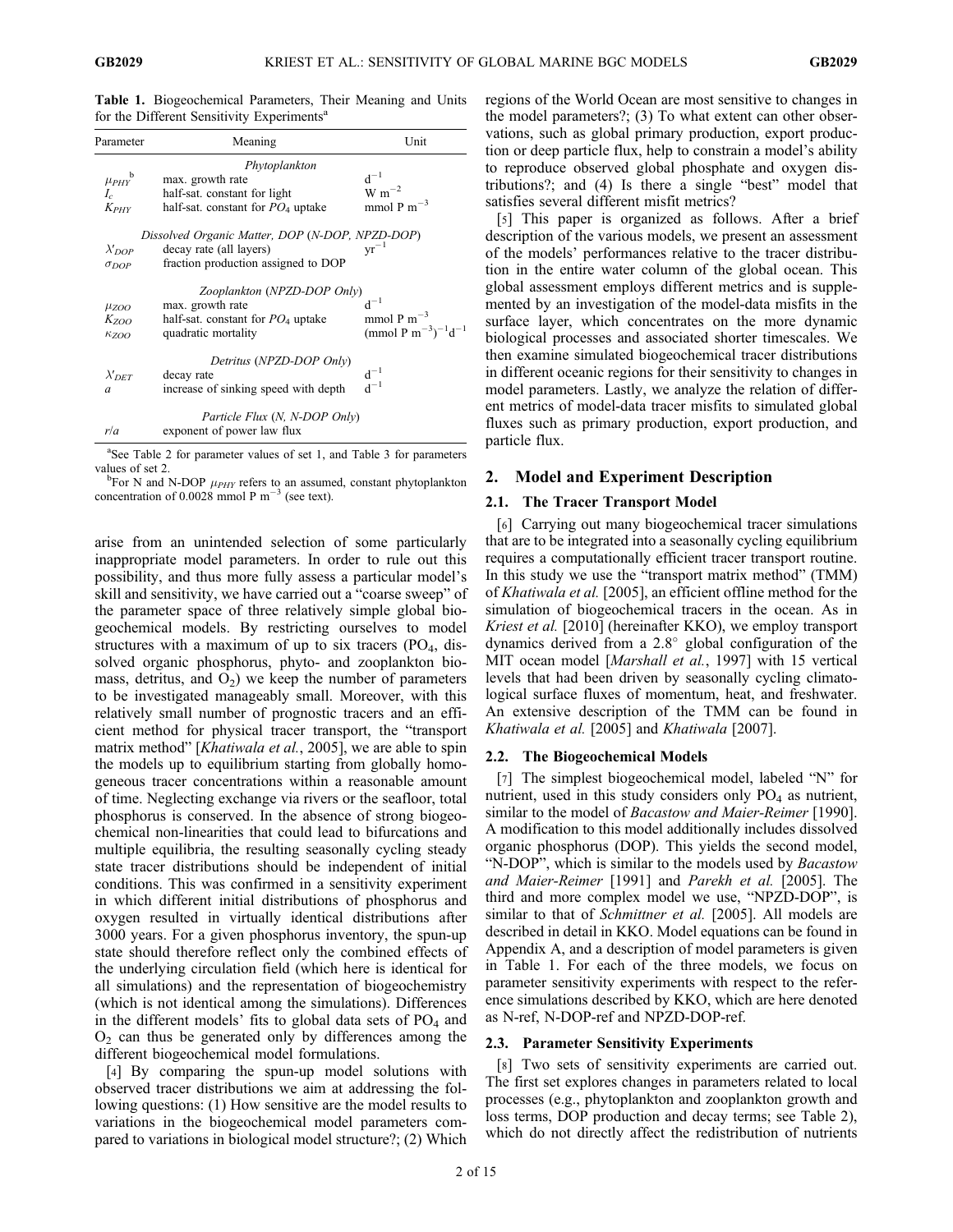|                                                                                                   | Experiment                                        |      |        |    |    |       |       |      |                 |              |              |             |     |     |       |                  |     |     |
|---------------------------------------------------------------------------------------------------|---------------------------------------------------|------|--------|----|----|-------|-------|------|-----------------|--------------|--------------|-------------|-----|-----|-------|------------------|-----|-----|
|                                                                                                   | $\mathit{ref}^{\rm b}$                            | p1   | $p2\,$ | p3 | p4 | p5    | p6    | d1   | d2              | d3           | d4           | d5          | z1  | z2  | z3    | $\boldsymbol{z}$ | z5  | z6  |
| $\mu_{PHY}^{\phantom{P}c}$<br>$I_c$<br>$K_{PHY}$                                                  | 0.66<br>30<br>0.5                                 | 0.44 | 2.0    | 15 | 45 | 0.25  | 1.0   |      | $\cal N$        |              |              |             |     |     |       |                  |     |     |
| $\mu_{PHY}^{\phantom{P}c}$<br>$I_c$<br>$K_{PHY}$<br>$\lambda_{DOP}'$<br>$\sigma_{DOP}$            | 2.0<br>30<br>0.5<br>0.5<br>0.67                   | 0.66 | 6.0    | 15 | 45 | 0.25  | 1.0   | 0.25 | $N+DOP$<br>1.0  | 0.25<br>0.33 | 0.50<br>0.33 | 1.0<br>0.33 |     |     |       |                  |     |     |
| $\mu$ PHY<br>$I_c$<br>$K_{PHY}$<br>$\lambda_{DOP}'$<br>$\mu_{ZOO}$<br>$K_{ZOO}$<br>$\kappa_{ZOO}$ | 0.6<br>24<br>0.031<br>0.17<br>2.0<br>0.088<br>3.2 | 0.3  | 1.2    | 12 | 48 | 0.016 | 0.063 | 0.5  | NPZD+DOP<br>2.0 |              |              |             | 1.0 | 4.0 | 0.063 | 0.125            | 1.6 | 6.4 |

Table 2. Set 1 of Parameter Sensitivity Experiments With Regard to Autotrophic and Heterotrophic Processes of the Different Biogeochemical Models<sup>a</sup>

<sup>a</sup>See Table 1 for meaning and units of the different parameters.

b These values have been used for the standard experiments (N-ref, N-DOP-ref and NPZD-DOP-ref) and the experiments of set 2.

<sup>c</sup>For N and N-DOP  $\mu_{PHY}$  refers to an assumed, constant phytoplankton concentration of 0.0028 mmol P m<sup>-3</sup> .

and oxygen in the vertical. These experiments are denoted by numbers  $p1-p6$  for parameters related to phytoplankton growth (models N, N-DOP and NPZD-DOP), by numbers d1-d5 for parameters related to DOP production and decay (models N-DOP and NPZD-DOP), and by numbers z1-z6 for parameters related to zooplankton physiology (model NPZD-DOP only). For all experiments in this set, we assume a power law profile for the particle flux function (models N and N-DOP) or vertically increasing sinking speed of detritus (NPZD-DOP), as explained below in more detail. The second set of experiments investigates the impact of different parameters for particle flux and remineralization. These experiments are denoted by s1 to s4.

## 2.3.1. Set 1: Biological Parameters

[9] In experiments  $p1$  and  $p2$  of all models we varied the maximum production rate,  $\mu_{PHY}$  (note that in model N this rate represents the export production rate). In experiments  $p3$ to p6 we varied half-saturation constants for nutrient and light limitation ( $K_{PHY}$  and  $I_c$ , respectively). Experiments d1 and d2 of models N-DOP and NPZD-DOP are related to the DOP decay rate,  $\lambda'_{DOP}$ . For model N-DOP, in experiments  $d3$  to  $d5$  we additionally varied the DOP decay rate on the background of a lower production rate of DOP,  $\sigma_{DOP}$ . Experiments z1 to z6 carried out with model NPZD-DOP are related to zooplankton growth and loss parameters ( $\mu_{ZOO}$ ,  $K_{ZOO}$ , and  $\kappa_{ZOO}$ ). The parameter values of the respective experiments are displayed in Table 2. Typically, sensitivity runs are performed with parameters increased or decreased by a factor two with respect to the parameter settings of the respective reference model.

## 2.3.2. Set 2: Particle Flux Profiles

[10] For each of the model structures, we further carried out four experiments related to changes in the particle flux function. Since model NPZD-DOP differs from N and N-DOP in that it explicitly resolves sinking detritus, in the following we describe the different flux parameterizations in the light of the underlying, implicit assumptions of particulate organic matter (POM) settling speed [see also Kriest and Oschlies, 2008].

[11] Assume that the settling speed of POM,  $w$ , can be described by a one-parameter function of depth z:

$$
w = az,\tag{1}
$$

and that POM remineralizes with a constant remineralization rate, r. With  $a > 0$ , in equilibrium, and in the absence of significant current velocities or numerical effects, we would recover a power law,  $F \propto z^{-(r/a)}$ , for the downward particle flux.

[12] In the experiments of set 1 (experiments *ref, p1-p6* and  $d1-d5$  of N and N-DOP), we adopt the value of *Martin et al.* [1987] of  $r/a = 0.858$ . The value for  $r/a$  is changed by  $\pm 25\%$  in experiments s2 and s3, and by  $\pm 50\%$  in experiments s1 and s4. Using this range of exponents we basically follow the approach by *Kwon et al.* [2009] and approximately cover the range consistent with sediment trap data [Martin et al., 1987; Buesseler et al., 2007].

[13] Model NPZD-DOP includes an explicit detritus component, sinking with a settling speed given by equation (1), and remineralizing at a constant rate  $\lambda'_{DET}$  of 0.05 d<sup>-1</sup> (corresponding to  $r$  of the direct flux formulation used for N and N-DOP). As noted above, assuming equilibrium conditions, with a of equation (1) set to 0.0583  $d^{-1}$  the long-term particle flux profiles of model NPZD-DOP-ref should theoretically correspond to those of set 1 models N and N-DOP. As for the two simpler models, we carried out four NPZD-DOP sensitivity experiments where the rate of vertical increase of settling speed  $a$  is changed such that  $r/a = \lambda'_{DET}/a$  changes by  $\pm 25\%$  in experiments s2 and s3, and by  $\pm 50\%$  in experiments s1 and s4 (see also Table 3).

[14] Export production is simulated as an immediate loss of a fraction of production (given by  $1 - \sigma_{DOP}$ ) from each of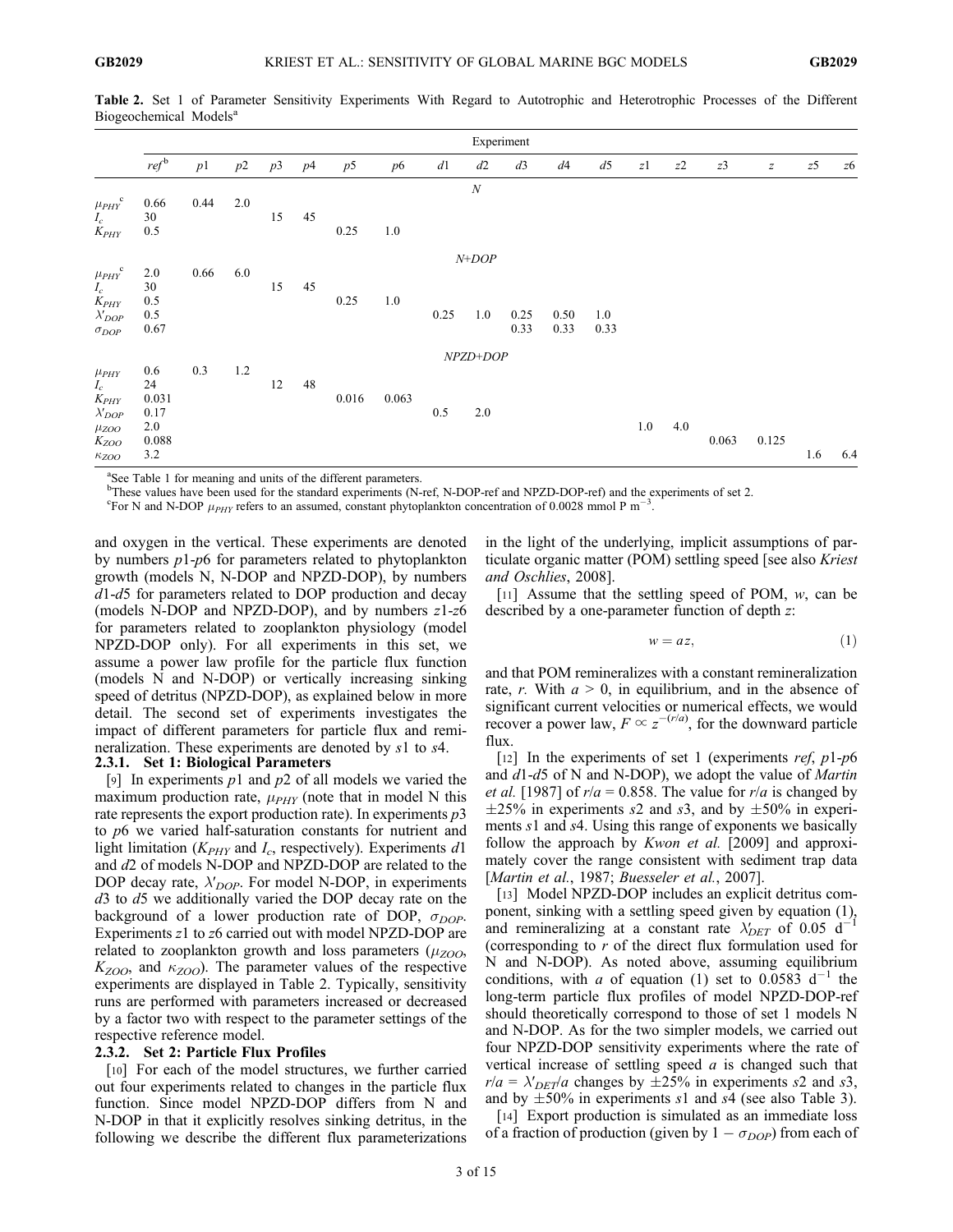Table 3. Set 2 of Parameter Experiments With Regard to Sinking Speed and Remineralization of the Different Biogeochemical Models<sup>a</sup>

|     |      | Experiment |                  |       |       |  |  |  |  |
|-----|------|------------|------------------|-------|-------|--|--|--|--|
|     | s l  | s2         | ref <sup>b</sup> | S3    | s4    |  |  |  |  |
| r/a | .287 | 1.073      | 0.858            | 0.644 | 0.429 |  |  |  |  |

a Biological parameters of all experiments of set 2 are the same as in N-ref, N-DOP-ref and NPZD-DOP-ref (see Table 2). All experiments assume a detritus decay rate  $\lambda_{DET} = r = 0.05 \text{ d}^{-1}$ . See text for further details, and Table 1 for meaning and units of the different parameters. <sup>b</sup> This value has been used for the standard experiments (N-ref, N-DOP-

ref and NPZD-DOP-ref) and the experiments of set 1.

the upper two layers (see KKO for a detailed description) in models N and N-DOP. In model NPZD-DOP, the export production is calculated as the flux of sinking detritus out of layer 2 (i.e., across  $z = 120$  m).

[15] In the figures discussed below, we denote the respective reference experiment by a large open circle, and the experiments related to parameter set 1 by small circles and/or lines. Experiments related to the sinking parameters (set 2) are denoted by inverted triangles and/or lines.

### 3. Model Assessment

[16] In all experiments, the model was spun up from globally uniform values of  $PO_4$  and  $O_2$  for 3000 years. Model-data misfits were evaluated for simulated annual means of phosphate and oxygen of year 3001 of the respective model runs. As a first step toward quantifying the model-data misfit, we use the global root mean square concentration error,  $\sqrt{G}$ :

$$
G = \overline{(M - \mathcal{O})^2} \tag{2}
$$

between model  $M$  and observation  $O$ . Models are assessed with respect to annual mean  $PO_4$  and  $O_2$ , as provided by the World Ocean Atlas 2005 (WOA) [Garcia et al., 2006a, 2006b]. We use the non-interpolated observations, to avoid any potential biases due to interpolation (although, for typical model-data misfits, these tend to be small; see KKO). Details regarding the treatment of data and regridding procedure can be found in KKO.

[17] Besides the total misfit we also investigate the misfit between model and observations restricted to the surface layer (0–50 m),  $G_S$ . Because of the rapidity of air-sea gas exchange, surface  $O_2$  is relatively insensitive to biological parameter variations. Therefore  $G<sub>S</sub>$  evaluates only the misfit with respect to annual mean surface  $PO<sub>4</sub>$ . Further, by calculating the misfit for specific regions  $(R)$  we examine how well a model represents the tracer distribution in this region. Again, by restricting the regional misfit to the upper 0–50 m, we investigate how well the model represents processes at the surface  $(R<sub>S</sub>)$ .

### 4. Model Sensitivity to Parameter Variations

[18] The sensitivity of the model-data misfits to the choice of the model parameter values is, for each model, investigated by a "coarse sweep" of the parameter space. As noted above, each parameter of the respective model structure's standard configuration is varied by typically half and twice the standard value for the local parameters (Table 2), and by  $\pm 50\%$  and  $\pm 25\%$  for the sinking parameters (Table 3). We recognize that this approach does not, by any means, result in a complete scan of the parameter space. Instead, it is a pragmatic and computationally feasible compromise that, we believe, yields useful information about the sensitivity of the model-data misfit, and thereby our measure of model quality, to the particular parameter choices. Our eventual goal is to perform a full scan of parameter space by exploiting computationally even more efficient methods for integrating the individual model runs into steady state [e.g., Li and Primeau, 2008; Khatiwala, 2008].

## 4.1. Global Misfit to Surface Phosphate

[19] Considering the misfit to observed surface  $PO_4$  in the surface layer  $(G<sub>S</sub>)$ , the sensitivity to variations of individual parameters is generally higher for the simpler models N and N-DOP than for model NPZD-DOP (Figure 1, top).

[20] The surface  $PO_4$  misfit shows a very pronounced sensitivity of the structurally simple N and N-DOP models to the particle flux parameters, and additionally also to the production parameters. The misfit decreases with increasing sinking velocity for the N and N-DOP models, whereas it decreases with decreasing sinking velocity for the NPZD-DOP model. In the N and N-DOP models, deeper penetration of the particle flux into the ocean, as mediated via a low power law exponent reduces the surface misfit, because it reduces the overall surface nutrients (see also Figure 2). For the same reason, any increase in production, as mediated via an increase in  $\mu_{PHY}$ , or via a decrease in the half-saturation constant for light or nutrients ( $I_c$  and  $K_{PHY}$ , respectively), also reduces the misfit to observed surface phosphate for these models. In contrast, the more complex model NPZD-DOP shows a smaller variation of the surface misfit with respect to variations of parameters controlling biological turnover in the euphotic zone.

[21] One reason for the different sensitivities of structurally simple versus complex models with respect to the surface  $PO_4$  misfit can be found in the generally too high surface nutrients in the reference configuration of the simple models (see Figure 2), caused by rather low growth rate and high half-saturation constants in the standard run. An enhanced particle flux or a higher production rate can substantially reduce surface phosphate concentrations (see also Figure 2), thus improving the global fit to data.

[22] In contrast to the structurally simple models, the reference run of model NPZD-DOP already has quite high production parameters, and therefore relatively low nutrients in the surface layers (Figure 2) which, in some places, lead to substantial underestimates of the observations. As a consequence, reductions in growth and/or export improve surface phosphate concentrations in this model, as do parameters that induce a stronger top-down control via zooplankton grazing (Figure 1). The beneficial effect of parameters that induce slow phytoplankton production is most pronounced in so-called HNLC (high-nutrient-lowchlorophyll) regions (e.g., the Southern Ocean, equatorial regions or the northern North Pacific), which may reflect a compensation for the lack of an explicit iron limitation in the model (see section 5).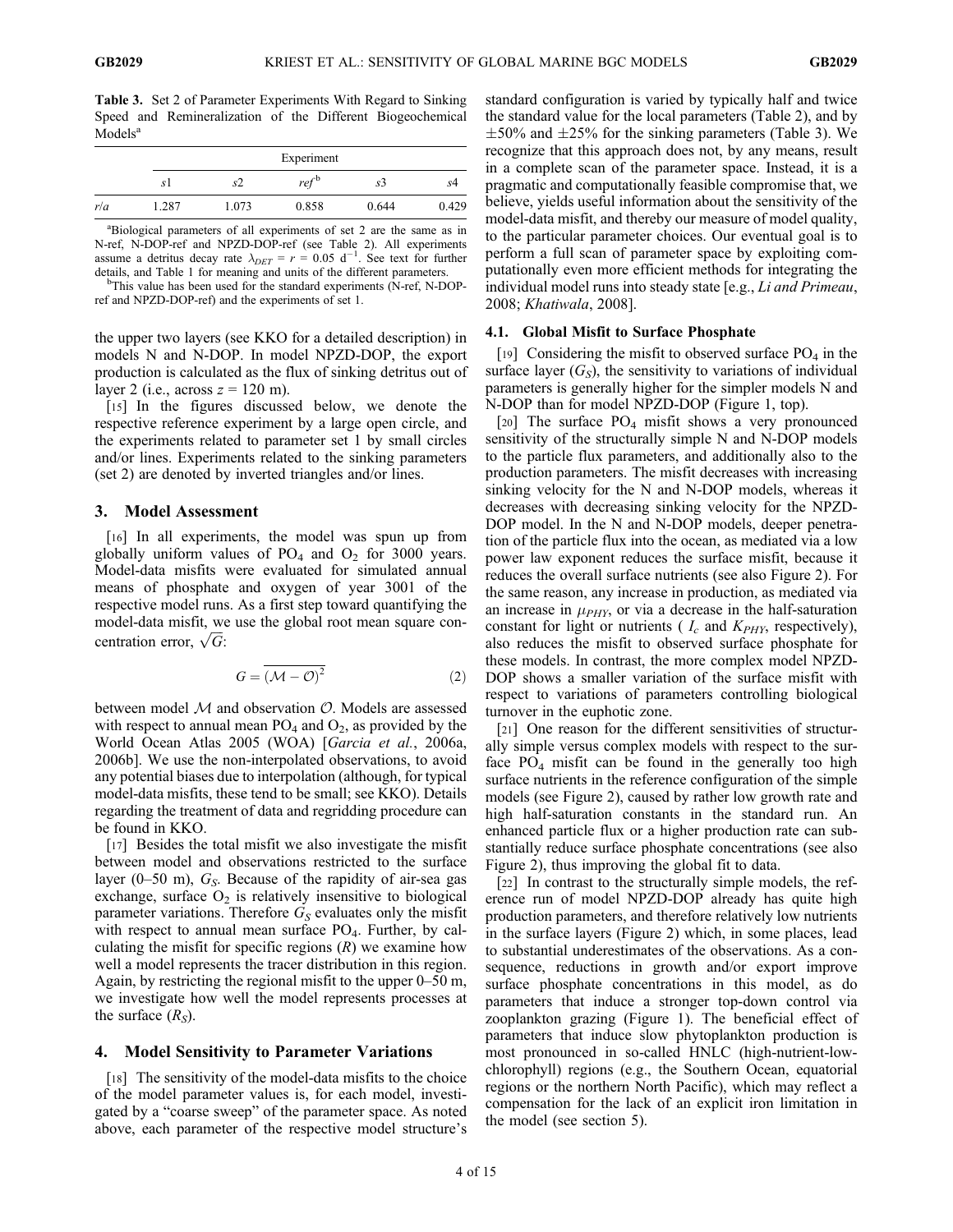

Figure 1. Different global misfit functions for models N, N-DOP and NPZD-DOP (black lines). (top) Misfit to surface PO<sub>4</sub>, (middle) misfit to PO<sub>4</sub>, and (bottom) misfit to  $O_2$  (see equation (2) and section 3). For each parameter, the experiment with the smallest parameter value is plotted first, then the value increases to the right, with the reference run plotted as open circle for comparison in the middle. Colored lines denote the model's fit in different regions. Green: northern North Atlantic. Light blue: northern North Pacific. Dark blue: low latitudes, except equatorial upwelling. Red: Southern Ocean. Magenta: equatorial upwelling region. See also shaded area in inset of Figure 1 (middle) for location and extent of regions. Horizontal thin line denotes the global standard deviation of the observations.

#### 4.2. Global Misfit to Phosphate and Oxygen

[23] For the different metric considered, the global misfits to observed  $PO_4$  and  $O_2$  distributions tend to vary more with parameter values than with model type (Figure 1). According to our metrics, all models seem to be particularly sensitive to particle flux or sinking parameters (i.e., experiments  $s1-s4$ ). Based on the misfit function to the global distribution of  $PO<sub>4</sub>$ (Figure 1, middle), a small power law flux exponent (i.e., deeper penetration of flux into the ocean interior) or, equivalently, sinking speed increasing rapidly with depth, as, for example, in experiment s4, is detrimental for all models. One reason for this degradation are the too low phosphate concentrations in the mesopelagic zone caused by the excessively large transport of organic matter to the ocean interior in exp. s4 (thick dashed red lines in Figure 2).

[24] The structurally simple models N and N-DOP show best fits to observed phosphate with the standard power law exponent, while the more complex model NPZD-DOP gives best results with a sinking speed increasing only slowly with depth (NPZD-DOP, experiment s2). The simple models show relatively little response to changes in growth, production or DOP-related parameters, but model NPZD-DOP can be slightly improved by a decrease in growth rate, as mediated via a decrease in maximum growth rate ( $\mu_{PHY}$ , experiment p1) or light affinity (increase in  $I_c$ , experiment  $p$ 4).

[25] With respect to the reference experiment, the fit of models N and N-DOP to the observed oxygen distribution (Figure 1, bottom) can be improved by slightly decreasing the power law exponent (experiments  $s3$ ), or by increasing the simulated biological production via a high light affinity in experiments  $p3$ . As for phosphate, a too strong particle flux (as in experiments s4 of N and N-DOP) reduces the fit. The NPZD-DOP model is about as sensitive to the parameterization of particle flux as are the simpler models. However, its fit to the global oxygen distribution is best for a relatively small sinking velocity of detritus (experiment s2).

[26] For all misfit functions discussed so far, the largest contribution to the global misfit for almost all models and experiments comes from the low latitudes, most likely owing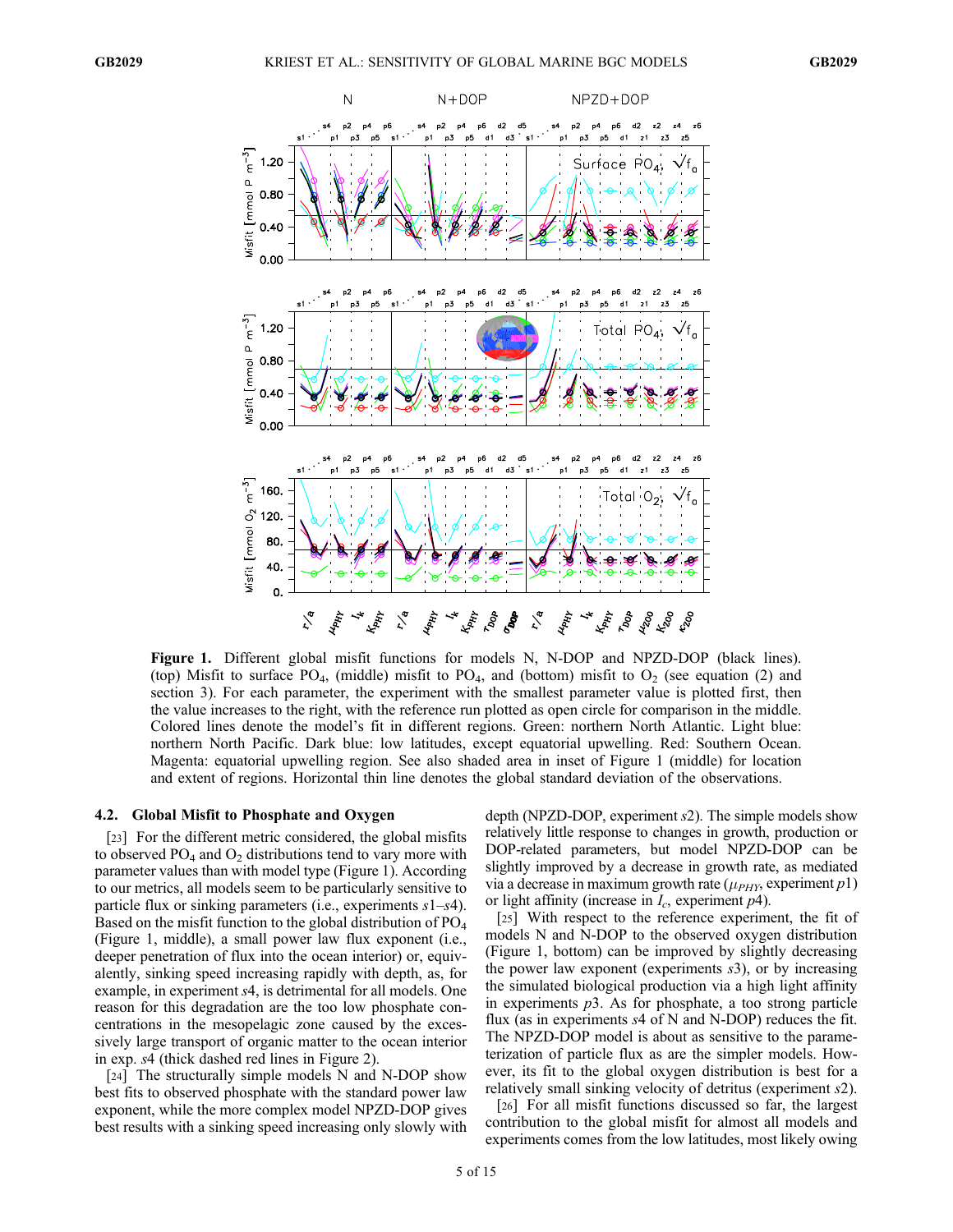

Figure 2. Zonal average of PO<sub>4</sub> for models (a and d) N, (b and e) N-DOP, and (c and f) NPZD-DOP, at a depth of 25 m (Figures 2a–2c) and 290 m (Figures 2d–2f). (g–i) Zonal average of  $O_2$ , 290 m. Lines indicate different model experiments. Thick black: exp. *ref.* Thin and thick dashed black: exps. p1 and p2, respectively. Thin and thick green: exps.  $p3$  and  $p4$ , respectively. Thin and thick blue: exps. p5 and p6, respectively. Thin and thick red: exps. s2 and s3, respectively. Thin and thick dashed red: exps. s1 and s4, respectively. Open circles denote observations (interpolated data set of Garcia et al. [2006b, 2006a]). Note that in the plot for NPZD-DOP, black and thin blue lines are hidden under the thick blue line.

to their large spatial extent. Although volume specific misfits are generally largest in the North Pacific (cyan lines in Figure 1, see discussion below), because of the small size of this region it contributes only little to the global misfit.

## 5. Model Skill in Different Regions

#### 5.1. Regional Misfit to Surface Phosphate

[27] The surface misfit averaged over various domains  $(R<sub>S</sub>)$  is shown in Figure 1 (top). We find that for the parameter combinations explored, the simple models perform particularly poorly at the surface in the equatorial upwelling region, in the low latitudes, and in the northern North Atlantic, mostly due to an overestimate of surface nutrients (see also Figure 2). NPZD-DOP, in contrast, shows severe deficiencies in the northern North Pacific, and also in the Southern Ocean, which can be attributed to a substantial underestimate of surface nutrients (see also Figure 2). While the simple models' misfit may indicate a too weak biological

turnover, the fast growth rates used in the reference configuration of model NPZD-DOP may not be appropriate for HNLC regions.

[28] It is important to note that none of the models used here explicitly account for iron limitation. The above result might therefore be interpreted as a sign of missing iron limitation in the models: while the low- to medium-growth cases of the simple models, or NPZD-DOP with low growth, mimic iron limited growth in the northern North Pacific and Southern Ocean on the expense of simulating low growth also in the North Atlantic, the fast-growing NPZD-DOP scenarios mimic non-limited growth in the northern North Atlantic on the expense of simulating too fast growth in the North Pacific and Southern Ocean. However, it is still possible that the inability of the various models to accurately simulate surface concentrations in both regions simultaneously is related to the particular combinations of parameters we have thus far explored. At this stage we cannot rule out that a more comprehensive search of parameter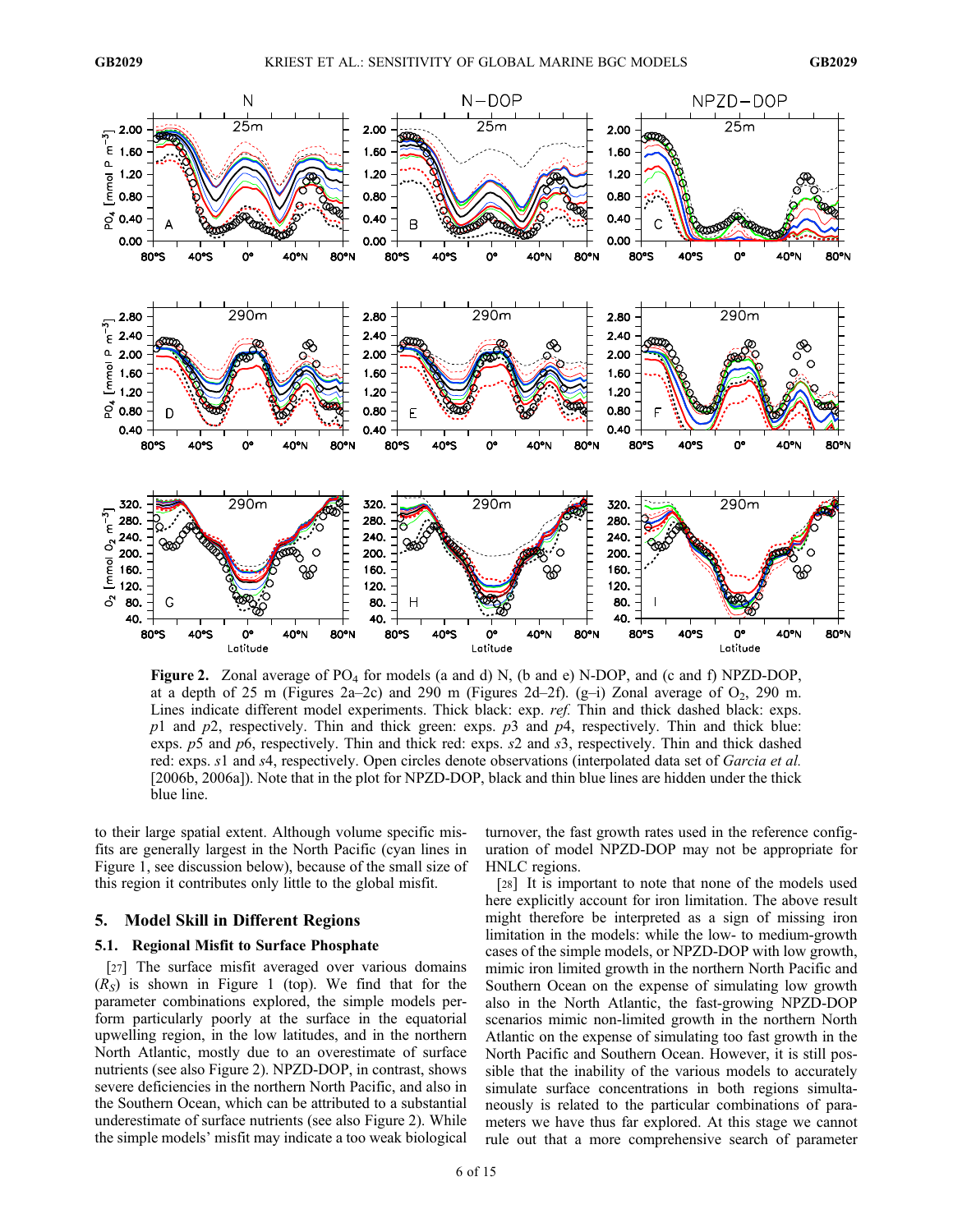

Figure 3. Average phosphate in different regions versus phosphate in the northern North Atlantic (nNA). (a) Northern North Pacific versus nNA. (b) Low latitudes versus nNA. (c) Equatorial upwelling versus nNA. (d) Southern Ocean versus nNA. Color denotes model type (black: N; blue: N-DOP; red: NPZD-DOP). Symbol type denotes model experiments: Large open circle: reference scenario; small circles: experiments of set 1. Inverted triangles connected with bold lines: experiments s1 to s4 related to particle flux (set 2). Note that the size of the triangles increases with increasing sinking speed, i.e., from experiments s1 to s4. Rectangles denote the range of concentrations for the best three experiments of each model. Observations are shown by black open stars.

space or model optimization might allow to accurately simulate both regions even without an explicit consideration of iron limitation. A follow-on study is planned to specifically investigate the extent to which an explicit inclusion of iron limitation can improve the model fit.

#### 5.2. Regional Misfit to Phosphate and Oxygen

[29] All models show highest deficiencies with respect to the total (surface  $+$  deep) phosphate and oxygen misfit in the northern North Pacific (Figures 1 (middle) and 1 (bottom)). For this region, the volume-average regional misfit  $(R)$  of both phosphate and oxygen is always near or greater than the global variance of the annually averaged observed tracer distribution (horizontal black lines in Figure 1). Given the large age of North Pacific deep waters [Khatiwala et al., 2012], this area is a likely candidate to accumulate deficiencies of both the biological and physical model, for example associated with parameters related to sinking and remineralization. Variations in parameters related to particle flux exert, in our experiments, the largest influence on the misfit in the North Pacific. Thus, although the surface misfit suggests that the structurally simple models may be able to reproduce surface properties in this region better than the more complex models, this is not reflected at depth, where the older waters have also accumulated signals of remote biogeochemical processes.

### 5.3. Northern North Pacific

[30] The high sensitivity of simulated nutrient concentrations in the northern North Pacific to changes in parameter values is also evident from Figure 3, which plots average phosphate concentrations in the different oceanic regions (northern North Pacific, low latitudes, equatorial regions and the Southern Ocean) versus those of the northern North Atlantic. The different models respond to an increase in the remineralization length scale with a decrease of phosphate in the northern North Atlantic, and a corresponding decrease in the Southern Ocean and the equatorial upwelling region. Phosphate concentrations in the subtropical latitudes are largely unaffected by an increase in sinking speed. In contrast, average phosphate in the northern North Pacific is inversely related to the average phosphate in the northern North Atlantic. The "faster" the detritus export is in a model (as, for example, reflected in a low power law exponent), the more phosphate is transported by the global thermohaline "conveyor belt" circulation into the northern North Pacific. The trend of inversely related phosphate concentrations also shows up in the other parameter experiments.

[31] Interestingly, the models with the smallest global misfit (indicated by rectangles in Figure 3a) cluster around a ratio of ≈2.4 mmol P m<sup>-3</sup> (North Pacific) to ≈1.2 mmol P m<sup>-</sup> (North Atlantic) which differs from the observed ratio of  $\approx$ 2.8:1 (star in Figure 3a). That is, the apparent globally best fit of these models to observed phosphate is achieved via an underestimate of the North Pacific's average phosphate content and a slight overestimate of the North Atlantic's average phosphate content.

[32] One reason for this apparent discrepancy between the fit to bulk regional phosphate and global misfit function is the small contribution of the North Pacific to the global misfit. Another reason for the apparent discrepancy can be found in the detailed spatial resolution of the misfit function: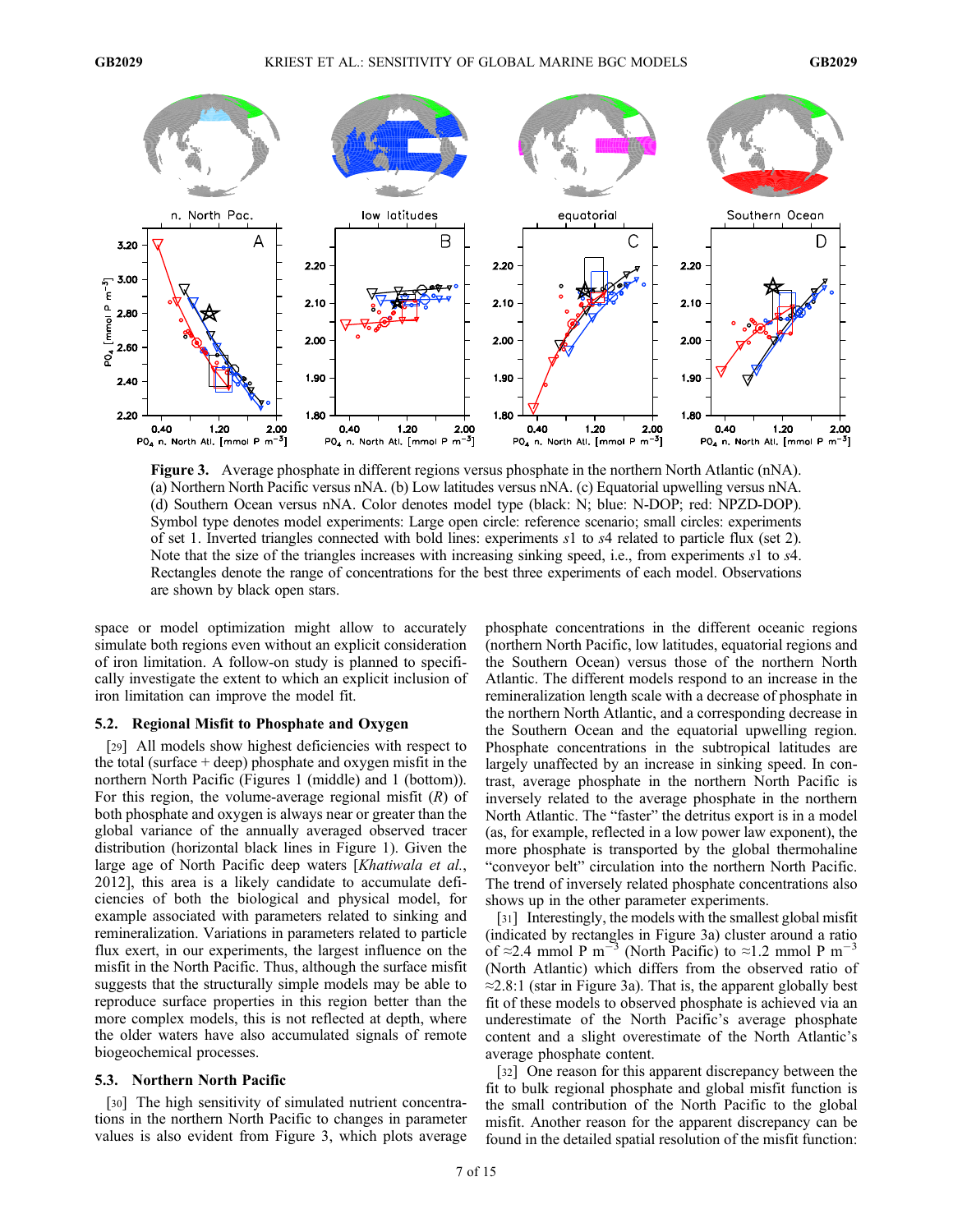A relatively "good" match of regionally averaged phosphate of the models with fast sinking speed is achieved via a local underestimate of surface concentrations together with a local overestimate of deep concentrations. These misfits of opposite sign result in a higher misfit for this region, but in a matching regional average.

# 6. Discussion

[33] Our results suggest that the particle flux and/or sinking parameters are particularly important for an accurate description of the global distribution of phosphate and oxygen. This holds for all three structurally different biogeochemical models considered. The importance of the particle flux parameter for distributing phosphate among the northern North Pacific and northern North Atlantic has also been found by *Kwon and Primeau* [2006] in a sensitivity analysis of a structurally simple model. They found a net export of phosphate from the North Atlantic to the North Pacific when the power law exponent was decreased (i.e., an increase in the strength of the biological carbon pump). Likewise, Bacastow and Maier-Reimer [1991] found an increase of phosphate in the meso- and bathypelagial of the northwestern Pacific upon increasing the length scale of their simulated exponential particle flux (compare Bacastow and Maier-Reimer [1991, Figures 5b and 5c]). The results presented here qualitatively agree with these earlier studies.

[34] The misfit of the structurally simple models to phosphate suggests that the optimum power law exponent of the simple models - at least when simulated with the other parameters set to their default values - is close to the openocean composite of 0.858 suggested by Martin et al. [1987]. Values near 0.9 have also been widely used by the global modeling community. A somewhat higher optimum value of 1.0 was found by Kwon and Primeau [2006]. The more complex NPZD-DOP model reaches smallest global misfits to both phosphate and oxygen with a sinking speed corresponding to a power law exponent of 1.07. The fact that the more complex model seems to favor a somewhat lower sinking velocity might be explained by a more efficient transfer of surface nutrients into particulate organic matter, part of which can be exported to deeper layers by vertical mixing. Additionally, the effect of numerical diffusion caused by the upstream scheme for particle sinking can be comparable to a  $\approx$ 12% decrease in the power law exponent [Kriest and Oschlies, 2011]. Accounting for this effect would probably shift the "best" estimate of the power law exponent for model NPZD-DOP toward a value of  $\approx$ 1.

# 6.1. How Robust Is the Identified Misfit Minimum?

[35] Despite the fact that the derived "optimum" flux exponent is near values found by other studies, the more complex model may be especially prone to so-called "local" misfit minima, i.e., the occurrence of many different optimum values in (a potentially high-dimensional) parameter space. (For the NPZD-DOP model as examined here, for example, this is an 8-dimensional space.) That is, given a different default set of parameters, the optimum flux exponent may be higher or lower. Only a complete and finely resolved examination of the parameter space could provide a conclusive answer about the optimum parameter set. This would require many evaluations of the spun-up model system.

While this can be attempted for a structurally simple model, [e.g., Kwon and Primeau, 2006, 2008], this computationally very demanding task has, to our knowledge, not yet been carried out for more complex models.

[36] To get a first impression about the robustness of our results, we have carried out an additional set of experiments with model NPZD-DOP. This supplements the above experiments in the following way: (1) Two more evaluations of the model are carried out in the vicinity of the "Martin" flux exponents, namely by varying  $a$  of equation (1) such that  $r/a = 0.751$  and  $r/a = 0.965$ , i.e. deviating  $\pm 12.5\%$  from the standard value. (2) The extended set of flux-exponent sensitivity experiments is repeated with a half-saturation constant for light of  $I_c = 48$ , i.e., twice the default value. As noted above and shown in Figure 1, this value - with all other parameters set to default values - improves the model fit of NPZD-DOP. This latter set of experiments therefore also examines the question whether we can further improve the model solution by combining two "beneficial" parameter choices at the same time.

[37] Unfortunately, Figure 4 shows that this is not the case: the misfit to observations remains roughly the same over the range of export exponents tested (phosphate), or even deteriorates (oxygen). For both tracers the optimum flux exponent decreases when the half-saturation constant for light is doubled. That is, the decrease in light sensitivity is compensated by a trend toward faster sinking speed. The finer resolution of the parameter space around the default value of 0.858 reveals no discontinuities. The apparent smoothness of the misfit function for both values of  $I_c$  suggests that relatively simple search algorithms may be able to better constrain the optimum parameter set in future studies.

# 6.2. What Is a "Best" Model?

[38] As seen above, different metrics can provide different answers regarding model skill. It is therefore of interest to see whether the trends exhibited by the different misfit functions are similar or opposed to each other, and whether different metrics select for very different "best" model configurations. In particular, it is of interest for studies of biogeochemical tracer fluxes, whether we can identify any single model configuration that fits both observed phosphate and oxygen at the same time. In Figure 5 we have plotted the normalized misfit to surface phosphate (Figure 5, left) and total oxygen misfit (Figure 5, right) versus the total phosphate misfit for the different model experiments. Normalization was carried out by dividing each global misfit by the respective standard deviation of the observed tracer distribution.

[39] The "worst case" scenario when looking at two different metrics would correspond to an increase in the first misfit coinciding with a decrease in the second one, i.e. a line from the upper left corner to the lower right corner of Figure 5. Instead, the results indicate a positive correlation between the two metrics suggesting that there is at least the potential for simultaneously reducing both misfits. However, the relation between the two metrics depends on model type: while for the structurally simple models a large reduction especially in the surface misfit can be obtained for relatively small reductions in total phosphate misfit, the more complex model displays a large reduction in the total misfit with only a smaller reduction in surface misfit. Similarly, the simpler models may be improved more with respect to oxygen than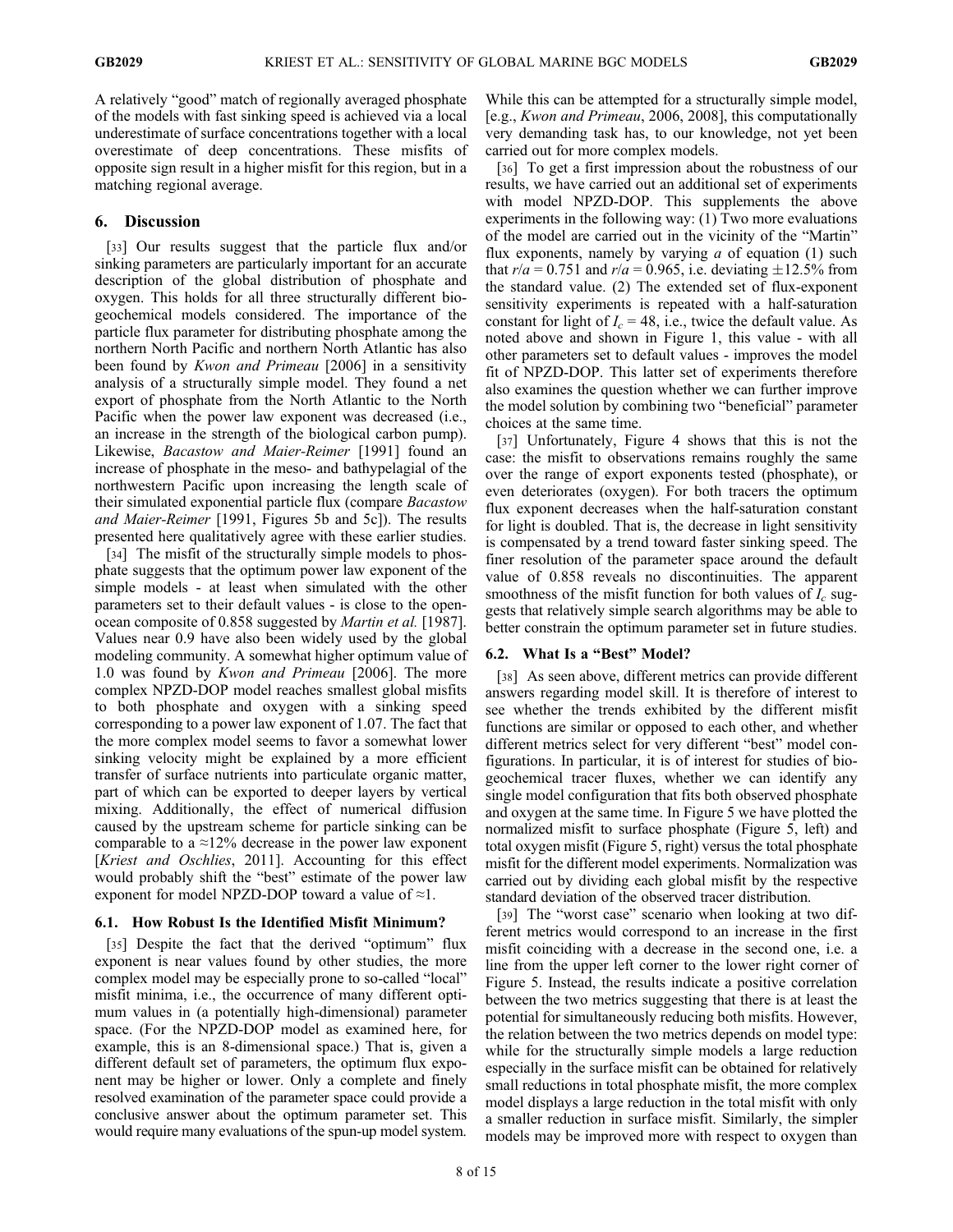

Figure 4. Global misfit of model NPZD-DOP for (left) phosphate and (right) oxygen for different sinking parameters  $r/a$ , and two different half-saturation constants for light. Thin line with open circles:  $I_c = 24$  W m<sup>-2</sup> (default). Thick line with triangles:  $I_c = 48$  W m<sup>-2</sup>. The symbols indicate the different experiments. See text for further details.

with respect to phosphate, while the complex model is about as sensitive to phosphate as it is to oxygen.

[40] To see if there is a specific class of model types and experiments that is optimal for two metrics at the same time, we have calculated the euclidean norm for each pair of misfits:  $E = \sqrt{m_1^2 + m_2^2}$  where  $m_1$  and  $m_2$  are either (normalized) surface and total phosphate misfit, or (normalized) total oxygen and total phosphate misfit. (In terms of Figure 5, this measure gives the distance of each data point from the origin.)

[41] Table 4 shows the ranking of the best eight models of this joint metric, for both combinations. For the combination of surface and total phosphate misfit the more complex model NPZD-DOP seems to be more appropriate than the simpler N-DOP model. Further, a decrease of production and/or export to deep layer in NPZD-DOP improves the combined fit. For the combination of oxygen and phosphate misfit, N-DOP appears more often than the more complex NPZD-DOP among the best eight candidates. For this simple model, an enhancement of export production either via a decrease in  $\sigma_{DOP}$  (the fraction of production released



Figure 5. (left) Surface layer misfit versus total misfit for phosphate and (right) total oxygen misfit versus total phosphate misfit for the different models. Misfits have been normalized by the respective standard deviation of observations (i.e., over x and y for the surface layer misfit, and over x, y and z for the total misfits). The quarter circle denotes the max. euclidean norm of the best eight models shown in Table 4. Colors and symbols as in Figure 3.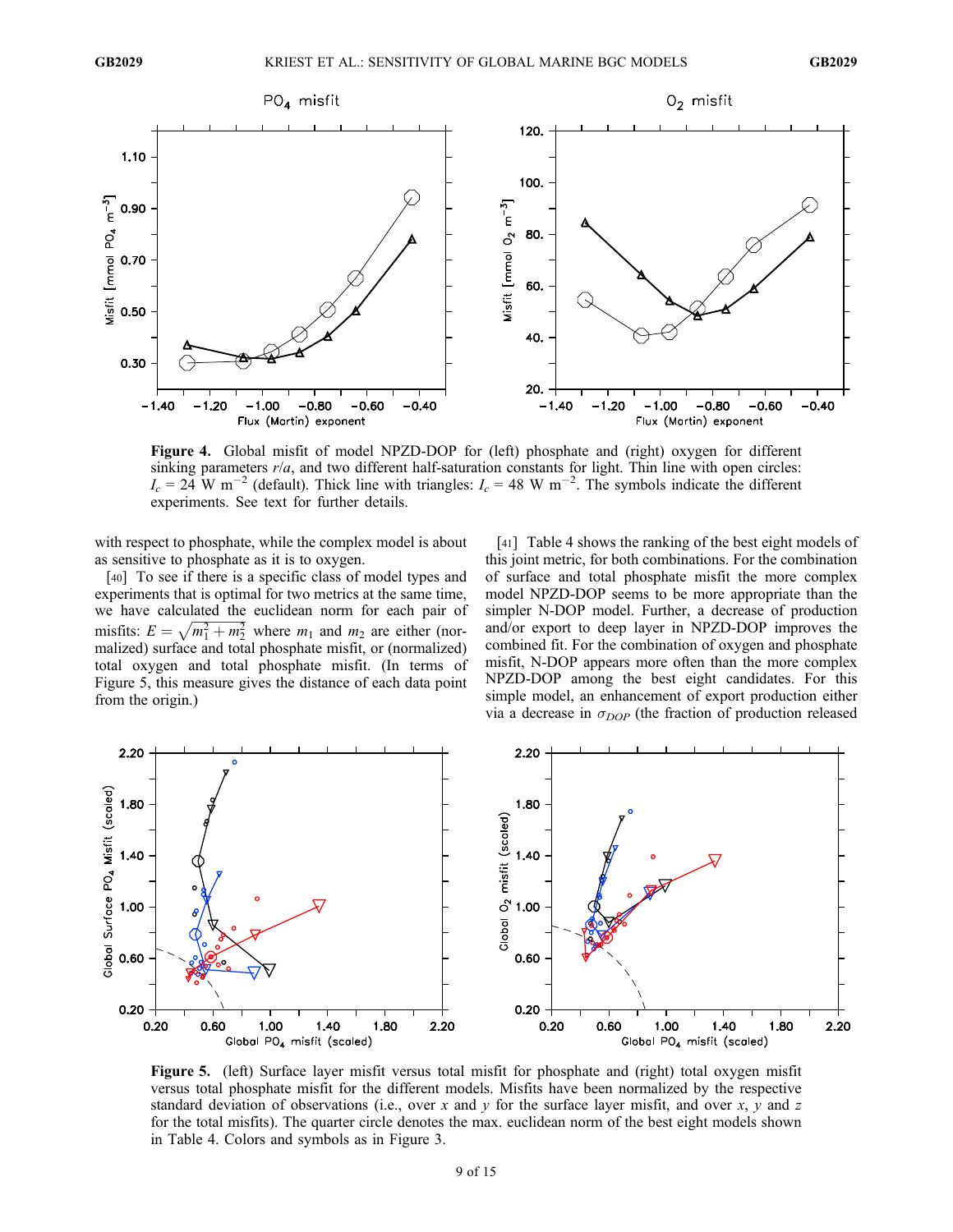|      |       | Surface and Total Phosphate |                        | Total Oxygen and Total Phosphate |                |                           |  |  |  |
|------|-------|-----------------------------|------------------------|----------------------------------|----------------|---------------------------|--|--|--|
| Rank | Model | Experiment                  | Description            | Model                            | Experiment     | Description               |  |  |  |
|      |       | s l                         | very slow sinking      |                                  | s2             | slow sinking              |  |  |  |
|      |       | n4                          | low light sensitivity  |                                  | D3             | high light sensitivity    |  |  |  |
|      |       |                             | slow sinking           |                                  | d <sub>3</sub> | high export ratio         |  |  |  |
|      |       | D3                          | high light sensitivity |                                  | d4             | high export ratio         |  |  |  |
|      |       | d <sub>3</sub>              | high export ratio      |                                  | p5             | high nutrient sensitivity |  |  |  |
|      |       |                             | slow growth rate       |                                  | р4             | low light sensitivity     |  |  |  |
|      |       |                             | high grazing rate      |                                  | d5             | high export ratio         |  |  |  |
|      |       |                             | high food sensitivity  |                                  | z2             | high grazing rate         |  |  |  |

Table 4. Model Ranking for the Euclidean Norm of Surface and Total Phosphate Misfit and Total Oxygen and Phosphate Misfit<sup>a</sup>

a Model type is indicated by letter: "C" for more complex model NPZD + DOP, "S" for simpler model N+DOP. Model experiment is indicated by letter + number as in Tables 2 and 3.

as DOP), or via increase of nutrient or light sensitivity is beneficial. The more complex model, in contrast, benefits from a decrease in production parameters or remineralization length scale.

[42] Altogether, a simultaneous match to observed oxygen and phosphate distributions can be achieved with both structurally simple and complex models, but a simultaneous match to surface and total phosphate can be better accomplished with the more complex NPZD-DOP model. Fortunately, the same or similar candidates of both model types appear among the best candidates for both combined metrics. Configuration s2 of the NPZD-DOP model with a slightly reduced remineralization length scale seems to be the most likely candidate to match the different criteria at the same time.

#### 6.3. Biogeochemical Fluxes as Model Constraints?

[43] As shown above, the models' global and regional fit to observed phosphate and oxygen distributions is most sensitive to parameters that regulate particle flux and/or production of organic matter. Because primary production, export production and remineralization profiles of organic matter are key controls on simulated biogeochemical tracer distributions, such model fluxes have often been compared against observational flux estimates [e.g., Bacastow and Maier-Reimer, 1991; Najjar et al., 2007]. In the following, we investigate whether, and to what extent, such observational flux estimates can provide additional constraints on the model's ability to reproduce observed biogeochemical tracer distributions.

[44] For primary production (Figures 6a–6c) we use observational estimates derived from remote sensing [Carr *et al.*, 2006]. To convert the fluxes (given in Gt C  $y^{-1}$ ) to global average values of mmol P m<sup>-2</sup> y<sup>-1</sup>, we use a molar C: P ratio of 106, and divide the global fluxes by the corresponding model area. (In the fixed-stoichiometry models, the model equivalent of primary production is phosphate uptake via phytoplankton.) We further compare our simulated primary production to the estimates by *Honjo* et al. [2008], which refer to regions with a water depth ≥2000 m.

[45] Most of the models predict lower than observed global primary production (Figures 6a–6c). According to our results, primary production is a poor predictor of model performance with respect to the misfit for phosphate, as a good fit to observed phosphate can be achieved both with high and low primary production (Figure 6b). Even a presumably "correct" fit to observed primary production (as indicated by the vertical lines or shaded area) does not guarantee a good model fit to phosphate. The relation between global primary production and either surface phosphate misfit or oxygen misfit shows a similar pattern. Only model NPZD-DOP seems to be capable of reproducing the observed tracer distribution and simulating realistically high levels of primary production at the same time (Figures 6a and 6c).

[46] It remains to be investigated whether the simple models can be further improved with respect to observed primary production, e.g., via an increase in light or nutrient affinity, and/or modifications in the recycling parameters. Our results indicate that, while keeping a good fit to the observed phosphate distribution, we might be able to tune NPZD-DOP to match any desired primary production (for example, by parameterizing a "fast recycling loop" as in Oschlies [2001]). On the other hand, a good fit to observed primary production does not automatically imply a good fit to global phosphate or oxygen, as indicated by a few experiments of NPZD-DOP that lie within the range of observed primary production, but have an RMS misfit  $>0.4$  mmol P m<sup>-3</sup>. In case of surface phosphate, experiments of NPZD-DOP that fall within the range of observational primary-production estimates also show a small misfit.

[47] The range of observational estimates of export production (taken to be approximately the same as new production) as compiled by Oschlies [2001] is indicated in Figures 6d–6f, together with the observational estimate by Lutz et al. [2007] and Honjo et al. [2008]. Again we convert the fluxes via a molar C:P ratio of 106, and divide the global fluxes by the corresponding model area (area with water depth  $\geq$ 120 m). As model equivalent for export production we use the particle flux at a depth of 120 m (i.e., out of the euphotic zone).

[48] Rates of global export production simulated by the different model configurations are confined to a narrower range than primary production and mostly fall between the values estimated by *Honjo et al.* [2008] and ][from calibrated sediment traps Lutz et al. [2007], but are much lower than many of the estimates compiled by Oschlies [2001]. The review of estimated and simulated global export production by *Oschlies* [2001] suggests a wide range of potential values, part of which may be attributed to the effects of diapycnal diffusion and advection numerics in the different model types. Nevertheless, even with a "correct" simulation of export production a model could still fail to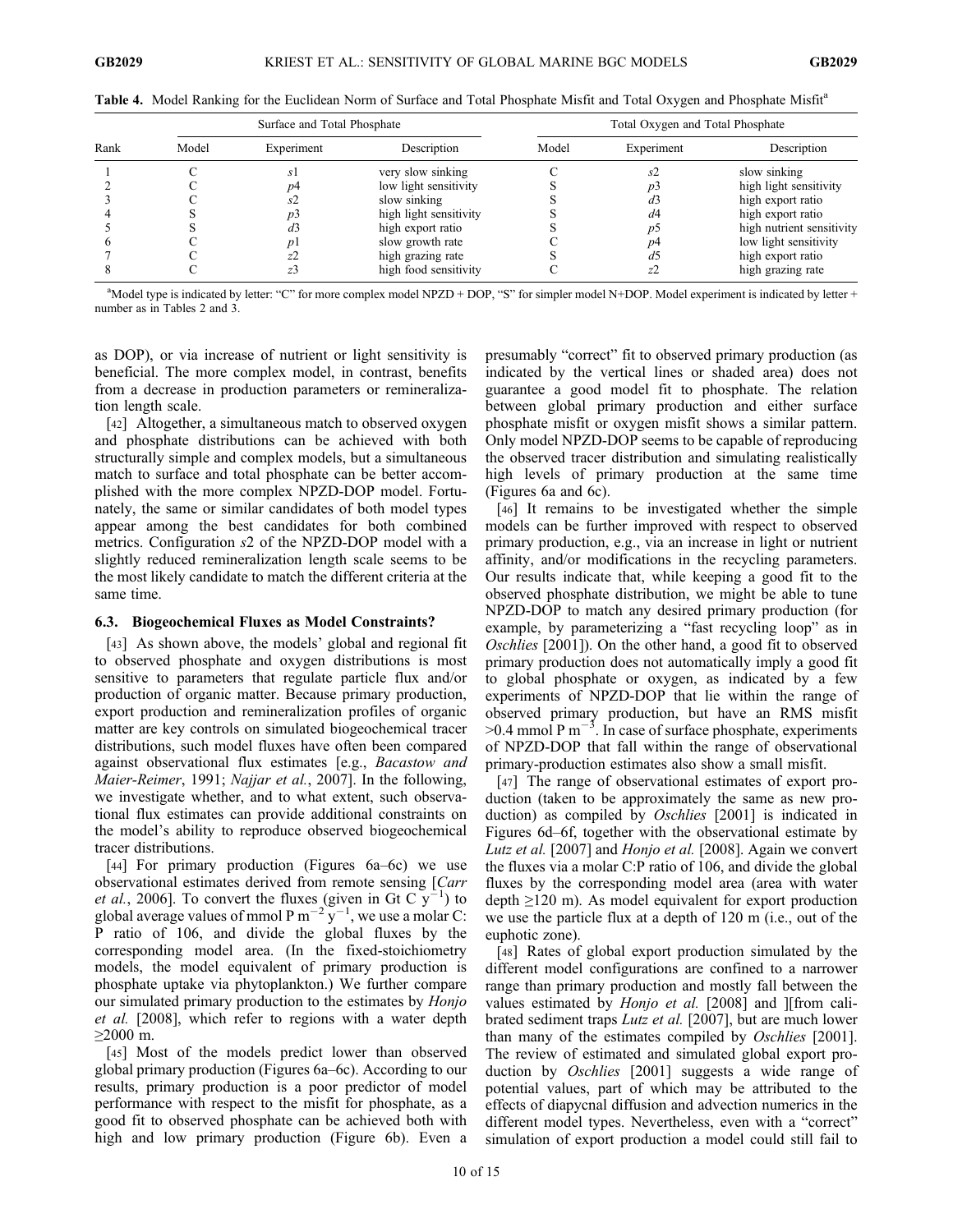represent the observed phosphate distribution (Figure 6e), as the values scatter quite strongly in the range between 10 and 15 mmol P m<sup>-2</sup> y<sup>-1</sup>. Similar to the misfit to the observed global phosphate distribution, both the global misfit to oxygen and the surface misfit show little dependence on export production (Figures 6d and 6f).

[49] The simulated meso- and bathypelagic particle flux is compared to the observational estimates by Honjo et al. [2008] and *Lutz et al.* [2007]. The observed particle flux by Honjo et al. [2008] was extrapolated to the simulated depth of 2250 m by using a power law algorithm with an exponent of 0.86, as in their original data set. Again, we use



Figure 6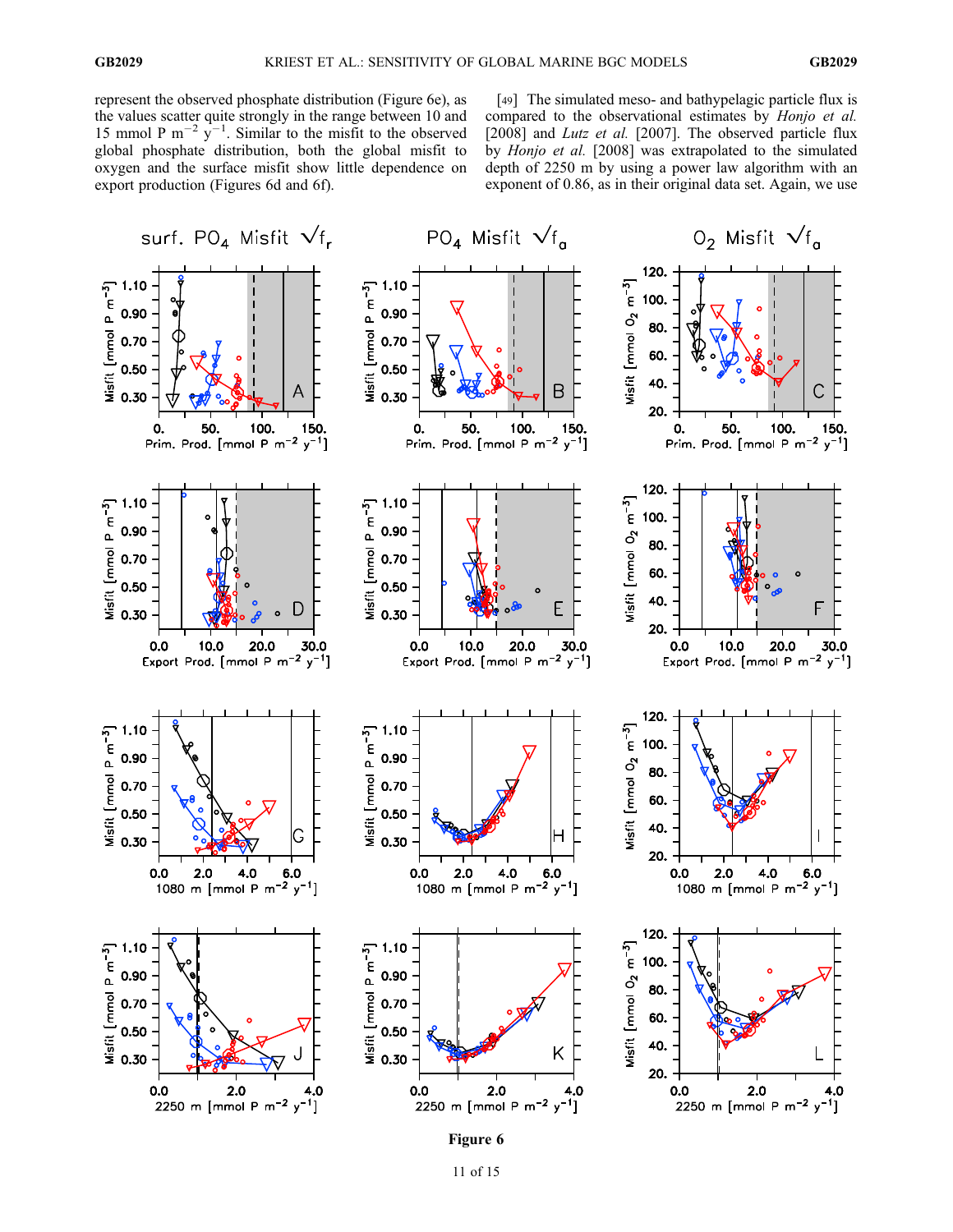a C:P ratio of 106 to convert their carbon-based results to phosphorus. Although conceptually different from their work, a power law exponent of 0.86 has also been used for extrapolating the estimates by Lutz et al. [2007] to the simulated depths.

[50] Contrary to the results for primary production and export production, the misfit function for phosphate shows a clear parabolic dependence on simulated particle flux at 1080 and 2250 m depth (Figures 6h and 6k, respectively). Models with very high or very low deep particle flux perform poorly in terms of reproducing the observed phosphate distribution, and the misfit function shows a minimum RMS misfit for deep particle flux around 2 mmol P  $m^{-2}$  y<sup>-1</sup> and 1 mmol P m<sup>-2</sup> y<sup>-1</sup> for particle flux at 1080 and 2250 m, respectively. In contrast to the near-surface fluxes associated with primary production and export production, this minimum RMS misfit agrees well with the observational estimates of the deep particle flux by *Lutz et al.* [2007], uncalibrated traps and Honjo et al. [2008]. At 1080 m it is far lower than the estimated from traps with radiogenic calibration, but the trapping efficiency from this calibration is still uncertain [*Lutz et al.*, 2007] and may vary with location and/or depth [Scholten et al., 2001; Yu et al., 2001].

[51] As for phosphate, the relation of the model misfit to observed oxygen distribution versus deep particle flux shows a rather clear dependency on the strength of simulated mesopelagic and bathypelagic particle flux (Figures 6i and 6l). Again, the global particle flux of the optimum experiments of each model is not very different from the observed deep particle flux.

[52] To summarize, in our experiments, primary production does not provide much information about the skill of models with respect to phosphate or oxygen distributions, as a good fit may be achieved with a variety of simulated primary production rates. On the other hand, only the more complex model NPZD-DOP is able to fit both production and phosphate at the same time. Global primary production might therefore serve as an additional constraint, especially if we want to represent biogeochemical fluxes in the surface layer. A realistic simulation of export production may still be associated with a relatively poor performance in terms of the simulated phosphate distribution. Particle fluxes in the meso- and bathypelagic realm, in contrast, seem to be a much better predictor of the models' fit to either phosphate or oxygen: Model solutions with a good fit to observed phosphate agree well with independent estimates of deep particle flux.

[53] However, care must be taken when comparing the global models to the flux estimates derived from observations, as these estimates are also based on certain assumptions about organism physiology and ecosystem structure, which are not necessarily consistent with the assumptions made by the model. In that sense, the above comparison to observed fluxes has, to some extent, to be taken as a modelmodel intercomparison rather than a comparison to in-situ observations.

[54] In-situ observations of biogeochemical fluxes are rather sparse in space and time, and the physical context in which these were obtained may differ strongly from the usually coarsely-resolved physics in the global models presented here. Further, the methodology of these observations is often not as standardized as for the chemical tracers. We therefore regard the information gained from observational flux estimates as somewhat weaker constraint than the information gained from biogeochemical tracer measurements. In this respect, the comparison to global biogeochemical fluxes can be viewed as an additional aid in model development that may supplement the quantitative model assessment with respect to the distributions of tracers such as nutrients or oxygen.

## 7. Summary and Conclusions

[55] A number of structurally different biogeochemical models have been assessed for a range of different parameter settings against observed distributions of phosphate and oxygen. Besides illustrating that such a quantitative model assessment is technically feasible, the aim of this study was to examine the sensitivity of the model-data misfits to variations in parameter values and to variations in biogeochemical model structure. Our analysis suggests that the parameterization of particle flux or sinking of detritus plays a large role for a realistic distribution of tracers among the different oceanic regions, in particular between the northern North Atlantic and northern North Pacific. While these two regions contribute very little to the global misfit, especially the northern North Pacific's misfit, in particular, can be quite large. Therefore, care must be taken when attempting to derive information about particular regions from models that have been designed to give a good global fit.

[56] While all models show roughly the same sensitivity in their fit to global phosphate to variations in model parameters, they differ strongly with respect to the impact of parameter variations on nutrient misfit derived only for the surface layers. The structurally more complex NPZD-DOP model is less sensitive to variations in single parameters than are the simpler models. Whether this is due to the different starting points in the parameter space for the different model types (as indicated by their different biological timescales), or due to a higher complexity of the NPZD-DOP model remains to be investigated in a more comprehensive search of the parameter space. For the parameter combinations

Figure 6. Misfit functions versus different global biogeochemical fluxes. (a, d, g, and j) Surface misfit of phosphate. (b, e, h, and k) Total misfit of phosphate. (c, f, i, and l) Total misfit of oxygen. Figures 6a–6c show misfit versus primary production. Figures 6d–6f show misfit versus export production. Figures 6g–6i show misfit versus particle flux in 1080 m. Figures 6j–6l show misfit versus particle flux in 2250 m. Colors, symbols and lines denote different model experiments, as in Figure 3. Vertical lines: observed fluxes. Primary production (Figures 6a–6c): Carr et al. [2006] (average over 24 different algorithms, straight line) and Honjo et al. [2008] (dashed line). Export production (Figures 6d–6f): Lutz et al. [2007] (thick straight: uncalibrated, thin straight: radiogenic calibration) and Honjo et al. [2008] (dashed). Particle flux in 1080 m: Lutz et al. [2007] (thick straight: uncalibrated, thin straight: radiogenic calibration). Particle flux in 2250 m: Lutz et al. [2007] (thick straight: uncalibrated) and *Honjo et al.* [2008] (dashed). Shaded area in the plots for primary and export production denote the range given by *Carr et al.* [2006, Figure 5A] and *Oschlies* [2001], respectively.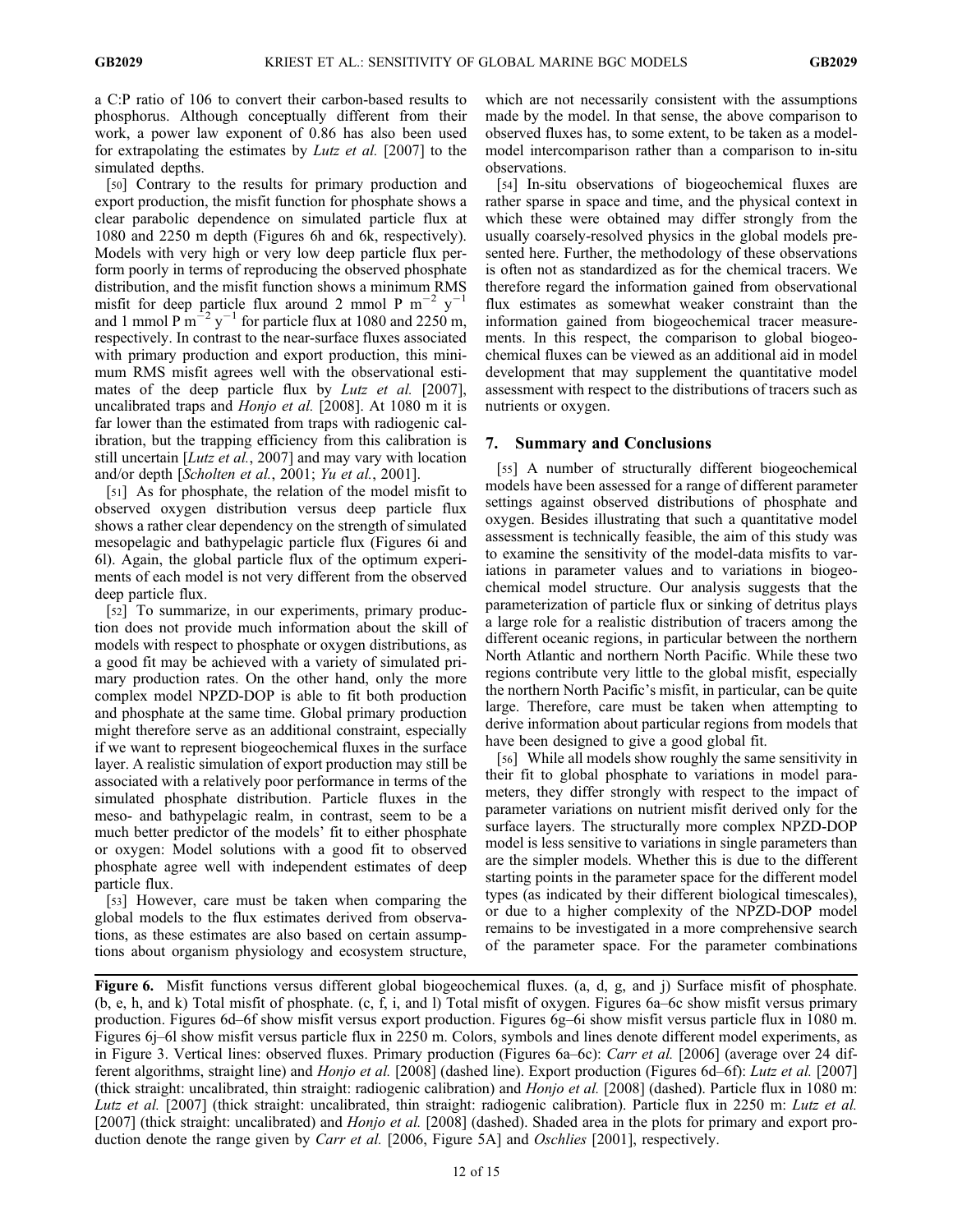tested in this study, it appears that structurally more complex models may be better able to reproduce observed surface nutrient distributions, whereas structurally simple and structurally complex models seem to perform similarly well in reproducing phosphate and oxygen distributions in the global ocean interior.

[57] Overall, various metrics and model assessments of our (limited) evaluation of model types and setups suggest that parameters involved in the description of the particle flux are among the most important ones in describing global ocean distributions of nutrients and oxygen. For the model configurations used here, the corresponding exponent of the Martin function used to describe particle flux [*Martin et al.*, 1987] lies within the rage of  $\approx$ 1.1–0.86. This agrees with other model studies [e.g., Kwon and Primeau, 2006], and observational estimates [e.g., Martin et al., 1987]. Our model comparison also supports the global deep flux estimates by Honjo et al. [2008] and Lutz et al. [2007]. It remains to be investigated whether this result is confirmed for biogeochemical models simulated with different spatial resolution and different circulation fields. Sensitivity studies with transport matrices derived from a higher-resolution  $(1^{\circ} \times 1^{\circ}$  laterally and 23 levels vertically) global model found smallest phosphate and oxygen misfits for virtually the same export parameters.

[58] While sensitivity studies of zero-dimensional or onedimensional oceanic biogeochemical models have long been carried out [e.g., *Fasham et al.*, 1990], this has generally not been the case for computationally much more expensive three-dimensional global biogeochemical models. To our knowledge, this study presents the first attempt to systematically examine the parameter sensitivity of a range of global biogeochemical models. Our study suggest two broad avenues for future research. First, it is important to investigate how robust our results are to the spatial resolution and circulation of the underlying physical model. Here, for computational efficiency, we have restricted our attention to a relatively coarse resolution ocean model. Further work is needed to better characterize and understand this sensitivity to the physical circulation. Second, proceeding along the lines of Fasham et al. [1990], it would be useful to optimize of the biogeochemical models, as carried out in a zerodimensional context by, for example, Fasham and Evans [1995] or Schartau and Oschlies [2003a, 2003b]. Optimization and sensitivity analysis of global biogeochemical models - such as carried out by Kwon and Primeau [2006, 2008] for a structurally simple model - can provide more insight into the dynamics of a global modeling framework  $(i.e., biogeochemistry + ocean circulation)$ . However, for more complex models, such as the NPZD-DOP one presented in this study, this may be a demanding task. Reducing the parameter set to be optimized could help to make this task more feasible. Our results suggest that the particle-flux and remineralization parameters are likely to emerge as particularly important in terms of a model's ability to reproduce global biogeochemical tracer patterns, in the ocean interior. In the current study we could not identify an improvement in the simulation of ocean-interior nutrient and oxygen distributions with increased structural model complexity. The more complex model used here was, however, able to fit observed surface nutrient distributions better than

the structurally simpler models. The degree of model complexity required may thus depend on the metric used for evaluation which, in turn, should reflect the scientific question to be addressed by the model.

## Appendix A: Biogeochemical Model Description

[59] We assume that different biogeochemical processes operate in different vertical domains. In the upper layers of the ocean a fast and dynamic turnover of phosphorus via photosynthesis, grazing, mortality, excretion and/or exudation takes place. In the aphotic layers there is only a slow turnover of phosphorus. To specify processes operating only in the euphotic zone (0–120 m, or  $k \leq k_e = 2$ ), we use the symbol  $\mathcal{H}_e(k) \equiv H(k_e - k)$ , where  $H(k)$  is the Heaviside step function.  $\mathcal{H}_e(k)$  is "1" in the euphotic layers, and "0" outside, conveniently allowing us to set processes outside the euphotic layers to zero.

[60] All models presented here include oxygen. The airsea gas exchange (top layer only) is parameterized following the OCMIP-2 protocol [Najjar and Orr, 1999], with piston velocity and saturation computed from a monthly mean wind speed, temperature and salinity derived from the MIT ocean model, and interpolated linearly onto the current time step. In all layers, oxygen also changes due to photosynthesis and remineralization, except in the presence of suboxic conditions (defined here as  $O_2 \le 4$  mmol  $O_2$  m<sup>-3</sup>). In this case oxygen does not change due to the biogeochemical processes:

$$
S(O2) = \begin{cases} -R_{O2:P}S(PO4) & : O2 > 4 \quad \text{mmol} \quad \text{m}^{-3} \\ 0 & : O2 \le 4 \quad \text{mmol} \quad \text{m}^{-3} \end{cases} (A1)
$$

where  $R_{O2:P}$  is the molar ratio  $O_2$ : P (chosen as 170) that relates sources and sinks of  $PO_4$  to those of  $O_2$ .

### A1. Models N and N-DOP

[61] In the euphotic layers, the simpler models calculate nutrient uptake by phytoplankton of an "implicit" phytoplankton concentration,  $PHY^* = const.$  Primary production PP is calculated via multiplicative limitation by light and nutrients, i.e.  $PP = \mu_{PHY} PHY^* f(I) [PO4/(K_{PHY} + PO4)].$  $\mu_{PHY}$  is the maximum growth rate of the (implicitly prescribed) phytoplankton and  $K_{PHY}$  the half-saturation constant for nutrient uptake. Light limitation is parameterized via a Monod function:  $f(I) = I/(I_c + I)$ . I is 24-hour mean PAR (photosynthetically available radiation) at the center of each (euphotic) layer, taking into account the light attenuation by water and dissolved substances ( $k_w = 0.02$  m<sup>-1</sup>). All uptake of phosphate is shifted either to export production or DOP. The partitioning between neutrally buoyant DOP and export E is regulated via the parameter  $\sigma_{DOP}$ . Export out of each source (euphotic) layer with index  $s = 1, 2$  is parameterized via  $E(s) = (1 - \sigma_{DOP})PP(s)\Delta z(s)$ . The export flux  $E(s)$  out of each box is distributed over the layers below according to a power law.

$$
F(k) = \sum_{s=1}^{s=2} E(s) \left( \frac{z(k)}{z(s+1)} \right)^{-r/a} \quad \text{for} \quad k > 2, \quad (A2)
$$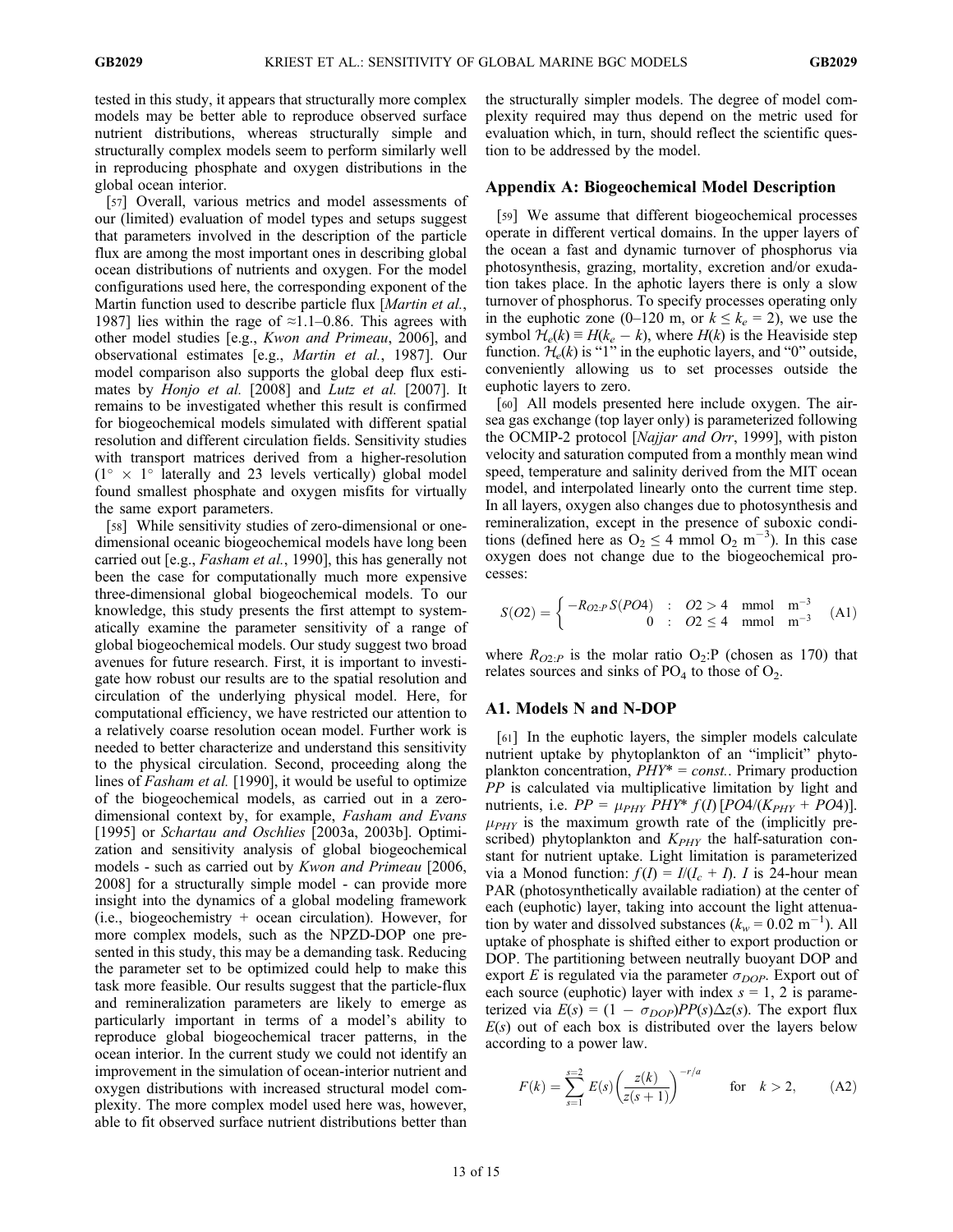[62]  $z(s + 1)$  denotes the lower boundary of a source (exporting) layer, and  $z(k)$  the upper boundary of a receiving layer. The parameter  $r$  represents an implicit, constant remineralization rate of sinking organic matter, while a prescribes the rate of increase of sinking speed with depth (see equation (1)). Flux divergence directly feeds into the phosphate pool; thus phosphate is reduced by phytoplankton production in the euphotic zone, and increases due to the flux divergence and DOP decay in the entire water column. DOP in all layers remineralizes with a constant rate  $\lambda'_{DOP}$ , but only down to a lower limit  $P_{\text{min}} = 10^{-6}$  mmol P m<sup>-3</sup>. The source-minus-sink terms for model "N-DOP" are therefore:

$$
S(PO4) = -PP\mathcal{H}_e(k) + \frac{\partial F}{\partial z} + \lambda'_{DOP} \max(0, DOP - P_{\min}).
$$
\n(A3)

$$
S(DOP) = \sigma_{DOP} PP\mathcal{H}_e(k) - \lambda'_{DOP} \max(0, DOP - P_{\min}).
$$
 (A4)

[63] The "N" model considers only inorganic nutrients, and not the slowly decaying DOP, which can be parameterized by setting  $\sigma_{DOP} = 0$  and  $\lambda'_{DOP} = 0$  in (equations A3) and (A4).

### A2. Model NPZD-DOP

[64] This model simulates phytoplankton, zooplankton and detritus, the latter with a sinking speed increasing linearly with depth. It further differs to the simpler models N and N-DOP in several functional aspects: (1) Attenuation of light depends on water  $(k_w = 0.04 \text{ m}^{-1})$  and phytoplankton concentration ( $k_c = 0.48 \text{ m}^{-2}$  (mmol  $\text{P}$ )<sup>-1</sup>). (2) Phytoplankton light limitation is parameterized following Evans and Parslow [1985]. This approach differs from the function used for N and N-DOP in essentially two ways: (a) The functional response of phytoplankton to light follows the function of *Smith* [1936], and (b) the light profile within a grid box is used to compute average phytoplankton growth over the entire layer. (3) We parameterize temperature dependent growth of phytoplankton by  $\mu_{PHY}(T) = \mu_{PHY} e^{\frac{T}{T_B}}$ , with  $T_B = 15.65^{\circ}C$  (as *Eppley* [1972], in the notation by Schmittner et al. [2008]). (4) While models N and N-DOP assume a multiplicative resource limitation, we now assume that the most limiting resource sets the phytoplankton growth rate, i.e.,  $PP = \mu_{PHY} PHYmin(f(I), PO4/(K_{PHY} + PO4)).$ 

[65] Grazing by zooplankton is described by a Holling-III function, i.e. via a quadratic dependence on phytoplankton, a maximum grazing rate  $\mu_{ZOO}$  and half-saturation constant  $K_{ZOO}$  of zooplankton. We assume that a fraction  $\sigma_{DOP}$  of egestion, zooplankton mortality, and phytoplankton loss is released as DOP, and the rest as detritus. DOP in all layers remineralizes with a constant rate  $\lambda'_{DQP}$ , but only above a lower limit  $P_{\text{min}} = 10^{-6}$  mmol P m<sup>-3</sup>. Phytoplankton and zooplankton die with a constant mortality rate of  $\lambda'_{PHY} = \lambda'_{ZOO} = 0.01 \text{ d}^{-1}$ , again above a lower concentration threshold  $P_{\text{min}}$ . We assume that the sinking speed of detritus is a property of detritus. Because detritus is defined at the center of each vertical box, we calculate its sinking speed (equation (1)) from the depth of the box centers. It

remineralizes with a fixed rate  $\lambda'_{DET} = 0.05 \text{ d}^{-1}$  directly to phosphate. Thus, the source-minus-sink terms are:

$$
S(PO4) = (-PP + \lambda_{ZOO} ZOO) \mathcal{H}_e(k)
$$
  
+ \lambda'\_{DOP} max(0, DOP - P\_{min}) + \lambda'\_{DET} DET^\* (AS)

$$
S(DOP) = \sigma_{DOP} \left[ (1 - \epsilon_{ZOO})G + \kappa_{ZOO} ZOO^2 + \lambda_{PHY} PHY \right] \mathcal{H}_e(k)
$$
  
- \lambda'\_{DOP} max(0, DOP - P\_{min})  
+ \lambda'\_{PHY} max(0, PHY - P\_{min})  
+ \lambda'\_{ZOO} max(0, ZOO - P\_{min}) \qquad (A6)

$$
S(PHY) = (PP - G - \lambda_P PHY) \mathcal{H}_e(k)
$$
  
- \lambda'\_{PHY} max(0, PHY - P\_{min}) (A7)

$$
S(ZOO) = (\epsilon_{ZOO}G - \lambda_{ZOO}ZOO - \kappa_{ZOO}ZOO^2) \mathcal{H}_e(k)
$$
  
-  $\lambda'_{ZOO} \text{max}(0, ZOO - P_{\text{min}}),$  (A8)

$$
S(DET) = (1 - \sigma_{DOP})[(1 - \epsilon_{ZOO})G + \kappa_{ZOO}ZOO^2 + \lambda_{PHY}PHY]
$$
  
 
$$
\cdot \mathcal{H}_e(k) - \lambda_{DET}'DET^* + \frac{\partial wDET^*}{\partial z},
$$
  
with 
$$
DET^* = \max(0, DET - DET_{min})
$$
 (A9)

[66] **Acknowledgments.** This work is a contribution of the DFGsupported project SFB754. SK was funded by U.S. NSF grant OCE 08-24635. We thank two anonymous reviewers for their constructive and helpful comments. LDEO contribution 7537.

#### References

- Aumont, O., and L. Bopp (2006), Globalizing results from ocean in situ iron fertilization studies, Global Biogeochem. Cycles, 20, GB2017, doi:10.1029/2005GB002591.
- Bacastow, R., and E. Maier-Reimer (1990), Ocean-circulation model of the carbon cycle, Clim. Dyn., 4, 95–125.
- Bacastow, R., and E. Maier-Reimer (1991), Dissolved organic carbon in modeling oceanic new production, Global Biogeochem. Cycles, 5(1), 71–85.
- Buesseler, K., et al. (2007), Revisiting carbon flux through the ocean's twilight zone, Science, 316, 567–570, doi:10.1126/science.1137959.
- Carr, M.-E., et al. (2006), A comparison of global estimates of marine primary production from ocean color, Deep Sea Res., Part II, 53, 741–770, doi:10.1016/j.dsr2.2006.01.028.
- Eppley, R. W. (1972), Temperature and phytoplankton growth in the sea,  $Fish.$  Bull., 70, 1063–1085.
- Evans, G. T., and J. S. Parslow (1985), A model of annual plankton cycles, Biol. Oceanogr., 3, 327–347.
- Fasham, M., and G. Evans (1995), The use of optimization techniques to model marine ecosystem dynamics at the JGOFS station at 47°N, 20W, Philos. Trans. R. Soc. B, 348, 203–209.
- Fasham, M., H. Ducklow, and S. McKelvie (1990), A nitrogen-based model of plankton dynamics for the oceanic mixed layer, J. Mar. Res., 48, 591–639.
- Garcia, H. E., R. A. Locarnini, T. P. Boyer, and J. I. Antonov (2006a), World Ocean Atlas 2005, vol. 3, Dissolved Oxygen, Apparent Oxygen Utilization, and Oxygen Saturation, NOAA Atlas NESDIS, vol. 63, edited by S. Levitus, U.S. Gov. Print. Off., Washington, D. C.
- Garcia, H. E., R. A. Locarnini, T. P. Boyer, and J. I. Antonov (2006b), World Ocean Atlas 2005, vol. 4, Nutrients (Phosphate, Nitrate, Silicate), NOAA Atlas NESDIS, vol. 64, edited by S. Levitus, U.S. Gov. Print. Off., Washington, D. C.
- Honjo, S., S. Manganini, R. Krishfield, and R. Francois (2008), Particulate organic carbon fluxes to the ocean interior and factors controlling the biological pump: A synthesis of global sediment trap programs since 1983, Prog. Oceanogr., 76, 217–285, doi:10.1016/j.pocean.2007.11.003.